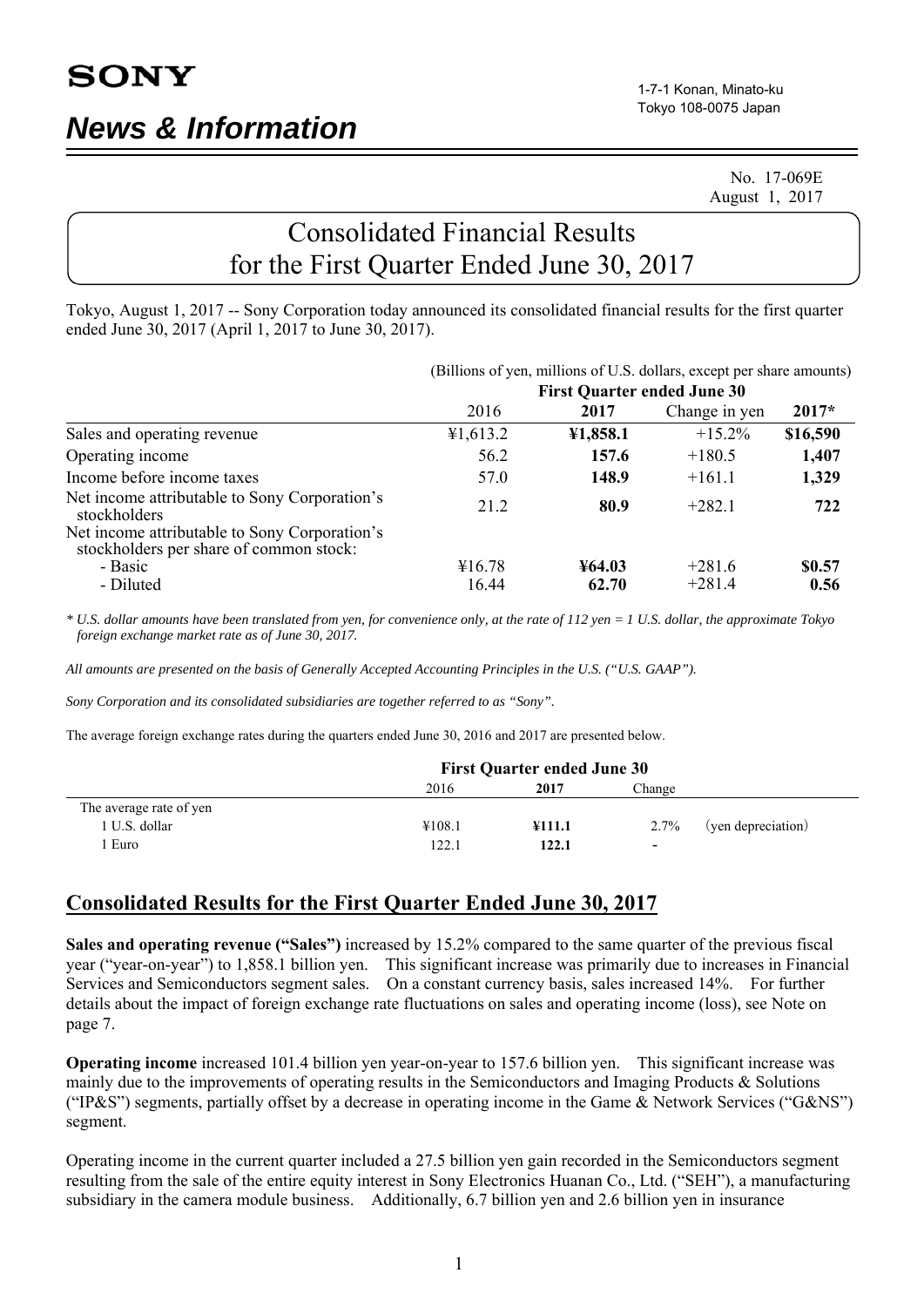recoveries, mainly for opportunity losses related to the earthquakes in the Kumamoto region in 2016 ("the 2016 Kumamoto Earthquakes"), were recorded in the Semiconductors and the IP&S segments, respectively.

Operating income in the same quarter of the previous fiscal year included a 20.3 billion yen impairment charge against long-lived assets resulting from the termination of development and manufacturing of certain high-functionality camera modules for external sale, as well as net charges of 13.6 billion yen in expenses resulting from the 2016 Kumamoto Earthquakes, both in the Semiconductors segment.

During the current quarter, restructuring charges, net, increased 0.7 billion yen year-on-year to 2.4 billion yen. This amount is recorded as an operating expense and is included in operating income.

**Equity in net income (loss) of affiliated companies**, recorded within operating income, was income of 1.1 billion yen, compared to a loss of 0.8 billion yen in the same quarter of the previous fiscal year.

The net effect of **other income and expenses** was an expense of 8.7 billion yen, compared to income of 0.8 billion yen in the same quarter of the previous fiscal year. This was primarily due to the recording of a net foreign exchange loss in the current quarter, compared to the recording of a net foreign exchange gain in the same quarter of the previous fiscal year.

**Income before income taxes** increased 91.9 billion yen year-on-year to 148.9 billion yen.

During the current quarter, Sony recorded 54.5 billion yen of **income tax expense**, resulting in an effective tax rate of 36.6% which exceeded the effective tax rate of 35.9% in the same quarter of the previous fiscal year. This higher effective tax rate was mainly due to the fact that certain foreign subsidiaries, which have established valuation allowances for deferred tax assets, recorded losses during the current quarter, compared to the recording of profits in the same quarter of the previous fiscal year.

**Net income attributable to Sony Corporation's stockholders**, which deducts net income attributable to noncontrolling interests, increased 59.7 billion yen year-on-year to 80.9 billion yen.

## **Operating Performance Highlights by Business Segment**

*"Sales and operating revenue" in each business segment represents sales and operating revenue recorded before intersegment transactions are eliminated. "Operating income (loss)" in each business segment represents operating income (loss) reported before intersegment transactions are eliminated and excludes unallocated corporate expenses. For details regarding each segment's product categories, please refer to page F-6. For details regarding business segment realignment, please refer to Note 3 on page F-12.*

# *Mobile Communications (MC)*

|                             |                                    | (Billions of yen) |          |  |
|-----------------------------|------------------------------------|-------------------|----------|--|
|                             | <b>First Quarter ended June 30</b> |                   |          |  |
|                             | 2016                               | 2017              | Change   |  |
| Sales and operating revenue | ¥185.9                             | ¥181.2            | $-2.5\%$ |  |
| Operating income            | 0.4                                | 3.6               | $+771.3$ |  |

**Sales** were 181.2 billion yen, essentially flat year-on-year (a 3% decrease on a constant currency basis). This was mainly due to a change in product mix, partially offset by an increase in unit sales, both in smartphones.

**Operating income** increased 3.2 billion yen year-on-year to 3.6 billion yen. This increase was primarily due to reductions in operating costs and research and development expenses, partially offset by an increase in the price of key components. During the current quarter, there was a 1.4 billion yen positive impact from foreign exchange rate fluctuations (which includes the impact of foreign exchange hedging).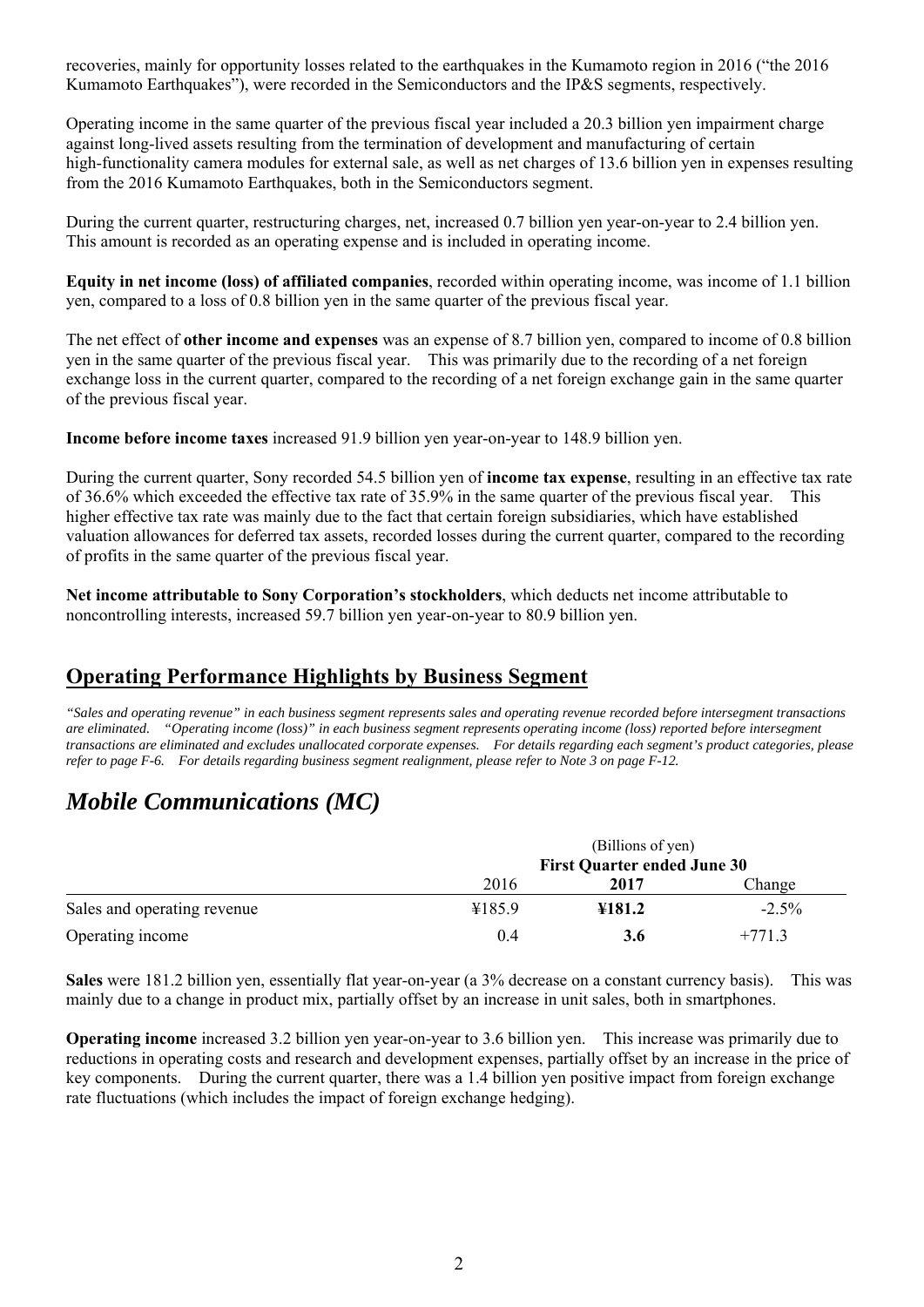## *Game & Network Services (G&NS)*

|                             |                                    | (Billions of yen) |          |  |
|-----------------------------|------------------------------------|-------------------|----------|--|
|                             | <b>First Quarter ended June 30</b> |                   |          |  |
|                             | 2016                               | 2017              | Change   |  |
| Sales and operating revenue | ¥330.4                             | ¥348.1            | $+5.4\%$ |  |
| Operating income            | 44.0                               | 17.7              | $-59.7$  |  |

**Sales** increased 5.4% year-on-year (a 4% increase on a constant currency basis) to 348.1 billion yen. This increase was primarily due to an increase in PlayStation®4 ("PS4") software sales including sales through the network, as well as the contribution of PlayStation®VR, partially offset by the impact of a price reduction for PS4 hardware which took place in September 2016.

**Operating income** decreased 26.3 billion yen year-on-year to 17.7 billion yen. This significant decrease was primarily due to the absence of the significant contribution of a highly profitable first-party software title released in the same quarter of the previous fiscal year, as well as the above-mentioned impact of a price reduction for PS4 hardware. During the current quarter, there was a 2.4 billion yen negative impact from foreign exchange rate fluctuations.

# *Imaging Products & Solutions (IP&S)*

|                             |                                    | (Billions of yen) |           |  |
|-----------------------------|------------------------------------|-------------------|-----------|--|
|                             | <b>First Quarter ended June 30</b> |                   |           |  |
|                             | 2016                               | 2017              | Change    |  |
| Sales and operating revenue | ¥122.2                             | $*155.6$          | $+27.3\%$ |  |
| Operating income            | 7.5                                | 23.2              | $+209.1$  |  |

**Sales** increased 27.3% year-on-year (a 26% increase on a constant currency basis) to 155.6 billion yen. This significant increase in sales was mainly due to the absence of the impact from the 2016 Kumamoto Earthquakes in the same quarter of the previous fiscal year as well as an increase in unit sales and an improvement in product mix reflecting a shift to high value-added models, both in Still and Video Cameras.

**Operating income** increased 15.7 billion yen year-on-year to 23.2 billion yen. This significant increase was mainly due to the impact of the above-mentioned significant increase in sales, partially offset by an increase in selling, general and administrative expenses. Operating income for the current quarter included the above-mentioned 2.6 billion yen in insurance recoveries related to the 2016 Kumamoto Earthquakes. During the current quarter, there was no material impact from foreign exchange rate fluctuations.

# *Home Entertainment & Sound (HE&S)*

|                             |                                    | (Billions of yen) |          |  |  |
|-----------------------------|------------------------------------|-------------------|----------|--|--|
|                             | <b>First Quarter ended June 30</b> |                   |          |  |  |
|                             | 2016                               | 2017              | Change   |  |  |
| Sales and operating revenue | 4235.9                             | 4256.9            | $+8.9\%$ |  |  |
| Operating income            | 20.2                               | 22.6              | $+11.6$  |  |  |

**Sales** increased 8.9% year-on-year (a 7% increase on a constant currency basis) to 256.9 billion yen. This increase was primarily due to an improvement in product mix reflecting a shift to high value-added models, partially offset by a decrease in unit sales, both in televisions.

**Operating income** increased 2.3 billion yen year-on-year to 22.6 billion yen. This increase was primarily due to the above-mentioned improvement in product mix of televisions reflecting a shift to high value-added models, partially offset by an increase in the price of key components and an increase in marketing costs. During the current quarter, there was a 0.2 billion yen positive impact from foreign exchange rate fluctuations.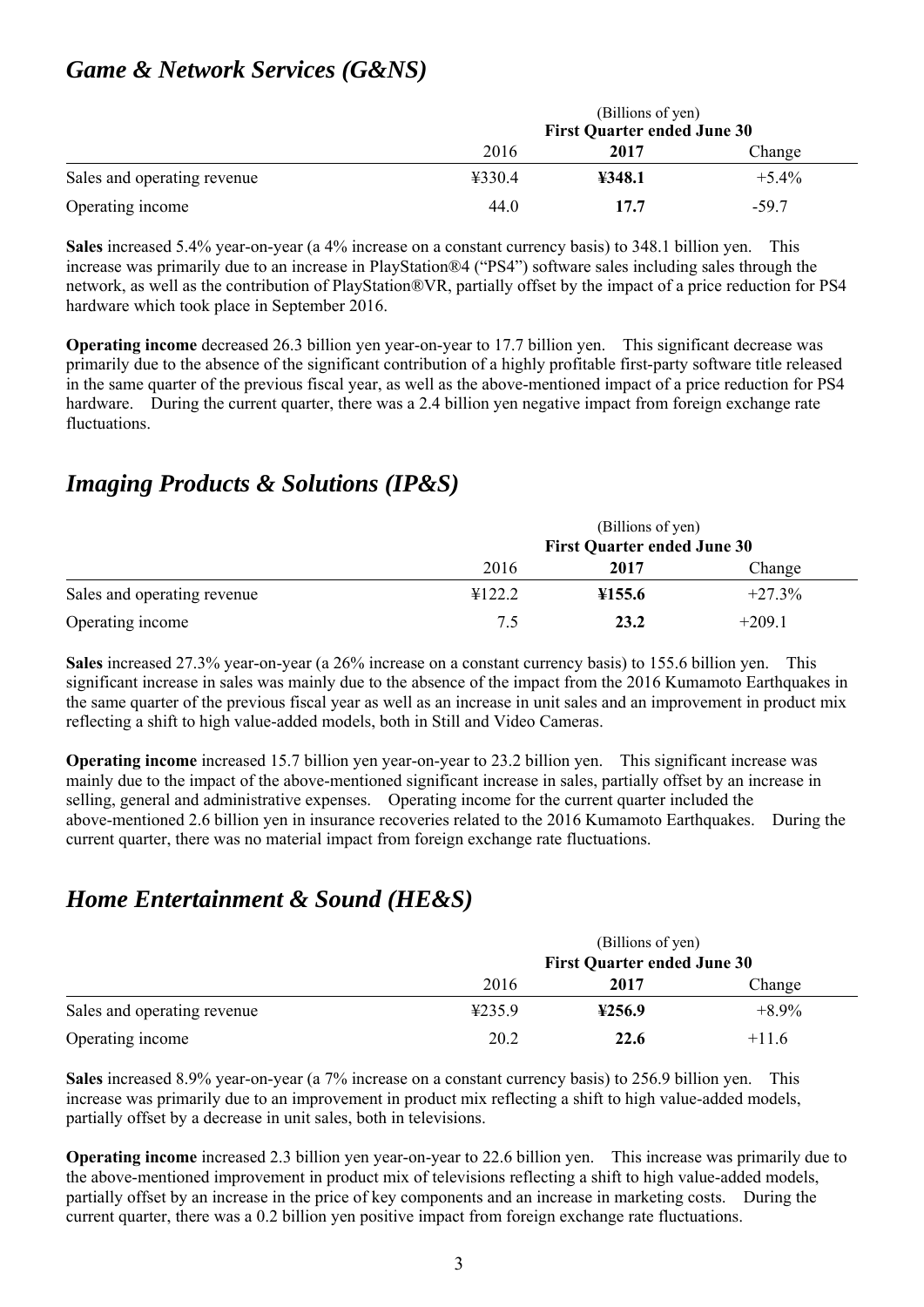## *Semiconductors*

|                             |                                    | (Billions of yen) |                          |  |
|-----------------------------|------------------------------------|-------------------|--------------------------|--|
|                             | <b>First Quarter ended June 30</b> |                   |                          |  |
|                             | 2016                               | 2017              | Change                   |  |
| Sales and operating revenue | ¥144.4                             | 4204.3            | $+41.4%$                 |  |
| Operating income (loss)     | (43.5)                             | 55.4              | $\overline{\phantom{0}}$ |  |

**Sales** increased 41.4% year-on-year (a 38% increase on a constant currency basis) to 204.3 billion yen. This increase was primarily due to a significant increase in unit sales of image sensors for mobile products, as well as the absence of the impact of a decrease in image sensor production due to the 2016 Kumamoto Earthquakes in the same quarter of the previous fiscal year, partially offset by a significant decrease in sales of camera modules, a business which was downsized.

**Operating income** of 55.4 billion yen was recorded, compared to an operating loss of 43.5 billion yen recorded in the same quarter of the previous fiscal year. This significant improvement in operating results was primarily due to the impact of the above-mentioned increase in sales, the above-mentioned 27.5 billion yen gain resulting from the sale of the entire equity interest in SEH, and 6.7 billion yen in insurance recoveries related to the 2016 Kumamoto Earthquakes, as well as the absence of the 20.3 billion yen impairment charge against long-lived assets for camera modules and the net charges of 13.6 billion yen for expenses resulting from the 2016 Kumamoto Earthquakes recorded in the same quarter of the previous fiscal year. During the current quarter, there was a 2.5 billion yen positive impact from foreign exchange rate fluctuations.

## *Pictures*

|                             | (Billions of yen)                  |        |           |  |  |
|-----------------------------|------------------------------------|--------|-----------|--|--|
|                             | <b>First Quarter ended June 30</b> |        |           |  |  |
|                             | 2016                               | 2017   | Change    |  |  |
| Sales and operating revenue | ¥183.3                             | ¥205.8 | $+12.3\%$ |  |  |
| Operating loss              | (10.6)                             | (9.5)  | -         |  |  |

*The results presented in Pictures are a yen-translation of the results of Sony Pictures Entertainment Inc. ("SPE"), a U.S.-based operation that aggregates the results of its worldwide subsidiaries on a U.S. dollar basis. Management analyzes the results of SPE in U.S. dollars, so discussion of certain portions of its results is specified as being on "a U.S. dollar basis."* 

**Sales** increased 12.3% year-on-year (a 9% increase on a U.S. dollar basis) to 205.8 billion yen. The increase in sales on a U.S. dollar basis was primarily due to higher sales in Television Productions and Media Networks, partially offset by lower sales in Motion Pictures. Television Productions sales increased significantly primarily due to higher licensing revenue for U.S. television series including *The Last Tycoon* and *Better Call Saul*. Sales for Media Networks increased primarily due to higher advertising revenues in India. The decrease in Motion Pictures sales was primarily due to lower worldwide theatrical revenues in the current quarter, compared to the same quarter of the previous fiscal year which benefitted from the strong worldwide theatrical performance of *The Angry Birds Movie*.

**Operating loss** decreased 1.1 billion yen year-on-year to 9.5 billion yen. The improvement in operating results is primarily due to the increase in sales for Television Productions and Media Networks discussed above, partially offset by higher worldwide theatrical marketing expenses for unreleased titles in the current quarter, compared to the same quarter of the previous fiscal year, primarily due to the July 2017 release of *Spider-Man: Homecoming*.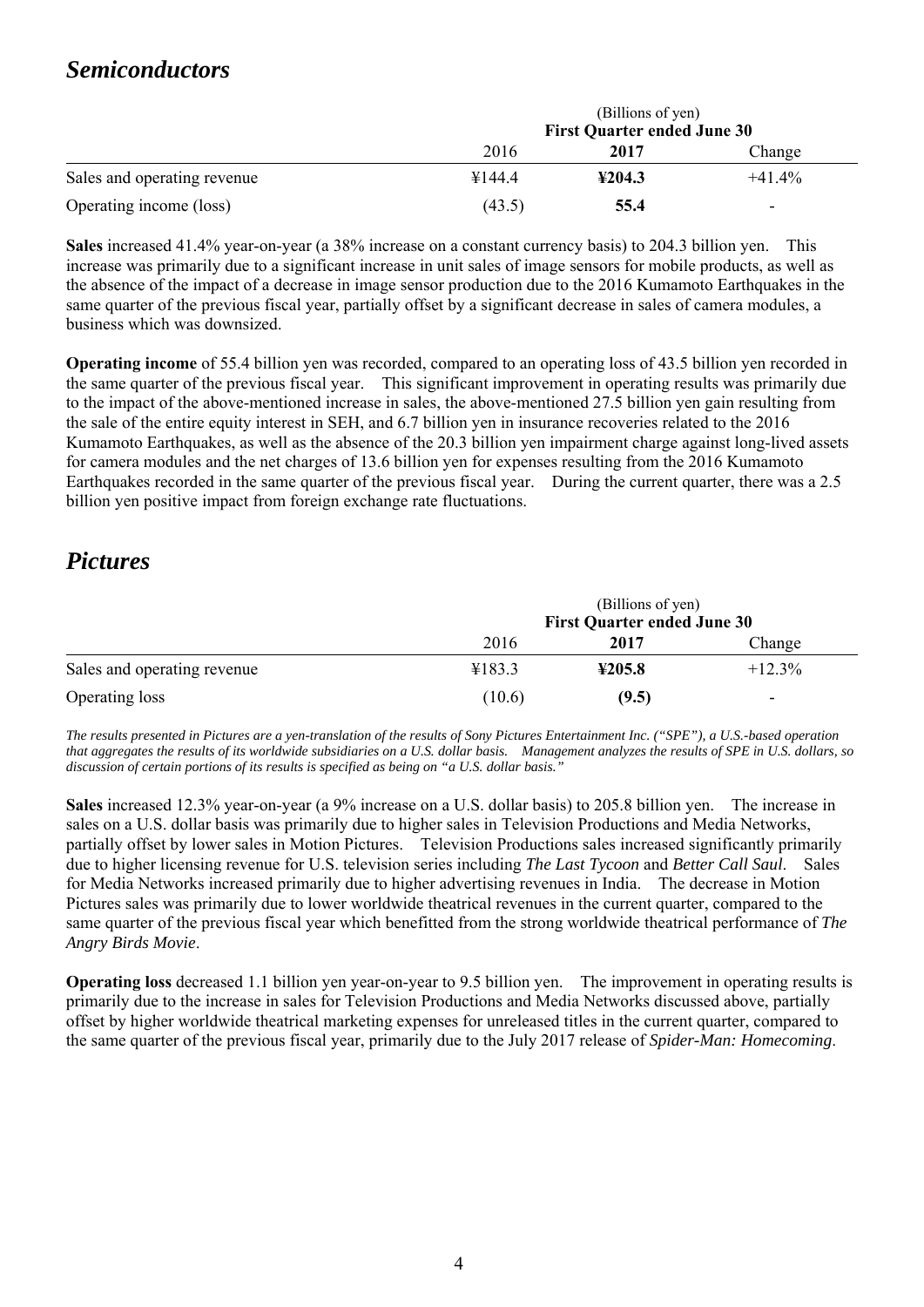## *Music*

|                             |                                    | (Billions of yen) |           |  |
|-----------------------------|------------------------------------|-------------------|-----------|--|
|                             | <b>First Quarter ended June 30</b> |                   |           |  |
|                             | 2016                               | 2017              | Change    |  |
| Sales and operating revenue | ¥141.9                             | ¥168.6            | $+18.8\%$ |  |
| Operating income            | 15.9                               | <b>25.0</b>       | $+57.6$   |  |

*The Music segment results include the yen-translated results of Sony Music Entertainment ("SME") and Sony/ATV Music Publishing LLC ("Sony/ATV"), both U.S.-based operations which aggregate the results of their worldwide subsidiaries on a U.S. dollar basis and the results of Sony Music Entertainment (Japan) Inc., a Japan-based music company which aggregates its results in yen. The segment also includes equity in net income for EMI Music Publishing ("EMI"), an affiliated company accounted for under the equity method for which Sony records 39.8% of EMI's net income in the segment operating income.* 

**Sales** increased 18.8% year-on-year (a 17% increase on a constant currency basis) to 168.6 billion yen. The significant increase in sales was mainly due to higher Visual Media and Platform sales and higher Recorded Music sales. Visual Media and Platform sales increased due to the strong performance of *Fate/Grand Order*, a game application for mobile devices. Recorded Music sales increased primarily due to an increase in digital streaming revenues. Best-selling titles during the quarter included the self-titled debut album from Harry Styles, Nogizaka46's *umaretekara hajimete mita yume*, and The Chainsmokers' *Memories...Do Not Open*.

**Operating income** increased 9.1 billion yen year-on-year to 25.0 billion yen. This increase in operating income was primarily due to the above-mentioned increase in Visual Media and Platform sales and Recorded Music sales.

## *Financial Services*

|                            |                                    | (Billions of yen) |           |  |
|----------------------------|------------------------------------|-------------------|-----------|--|
|                            | <b>First Quarter ended June 30</b> |                   |           |  |
|                            | 2016                               | 2017              | Change    |  |
| Financial services revenue | 4232.7                             | 4303.2            | $+30.3\%$ |  |
| Operating income           | 48.5                               | 46.2              | $-4.8$    |  |

*The Financial Services segment results include Sony Financial Holdings Inc. ("SFH") and SFH's consolidated subsidiaries such as Sony Life Insurance Co., Ltd. ("Sony Life"), Sony Assurance Inc. and Sony Bank Inc. (Sony Bank"). The results of Sony Life discussed in the Financial Services segment differ from the results that SFH and Sony Life disclose separately on a Japanese statutory basis.* 

**Financial services revenue** increased 30.3% year-on-year to 303.2 billion yen primarily due to a significant increase in revenue at Sony Life. Revenue at Sony Life increased 35.5% year-on-year to 270.4 billion yen mainly due to an improvement in investment performance in the separate account. This improvement in investment performance was mainly due to a rise in the Japanese stock market during the current quarter, as compared with a decline in the same quarter of the previous fiscal year.

**Operating income** decreased 2.3 billion yen year-on-year to 46.2 billion yen, primarily due to a decrease in operating income at Sony Life. Operating income at Sony Life decreased 2.4 billion yen year-on-year to 39.1 billion yen, mainly due to a deterioration in net gains and losses on derivative transactions for hedging purposes pertaining to other securities, as well as a decrease of net gains on sales of securities, both in the general account.

\* \* \* \* \*

## **Cash Flows**

*For Consolidated Statements of Cash Flows, charts showing Sony's cash flow information for all segments, all segments excluding the Financial Services segment and the Financial Services segment alone, please refer to pages F-4 and F-11.* 

**Operating Activities:** During the current quarter, there was a net cash inflow of 51.1 billion yen from operating activities, an increase of 34.9 billion yen, or 215.8% year-on-year.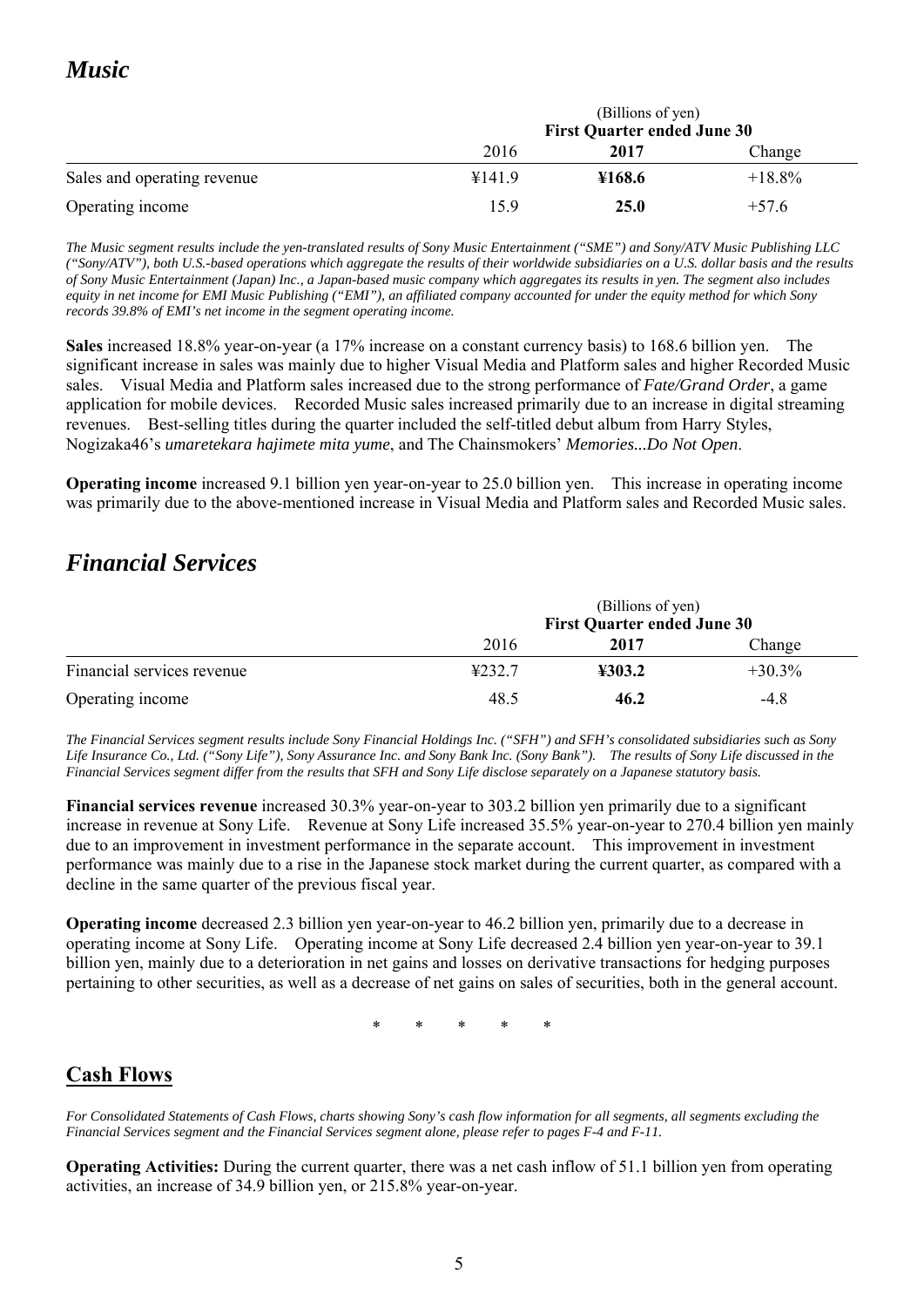For all segments excluding the Financial Services segment, there was a net cash outflow of 23.2 billion yen, a decrease of 57.7 billion yen, or 71.4% year-on-year. This decrease was primarily due to a larger increase in notes and accounts payable, trade.

The Financial Services segment had a net cash inflow of 89.3 billion yen, a decrease of 21.5 billion yen, or 19.4% year-on-year. This decrease was primarily due to a decrease in net income after taking into account depreciation and amortization, including amortization of deferred insurance acquisition costs.

**Investing Activities:** During the current quarter, Sony used 193.4 billion yen of net cash in investing activities, a decrease of 25.8 billion yen, or 11.8% year-on-year.

For all segments excluding the Financial Services segment, there was a net cash outflow of 28.1 billion yen, a decrease of 73.0 billion yen, or 72.2% year-on-year. This decrease was mainly due to a decrease in payments for fixed asset purchases such as semiconductor manufacturing equipment.

The Financial Services segment used 165.3 billion yen of net cash, an increase of 47.6 billion yen, or 40.4% year-on-year. This increase was mainly due to a year-on-year increase in payments for investments and advances at Sony Bank and Sony Life.

In all segments excluding the Financial Services segment, net cash used in operating and investing activities combined*\*1* for the current quarter was 51.3 billion yen, a decrease of 130.8 billion yen, or 71.8% year-on-year.

**Financing Activities:** Net cash provided by financing activities during the current quarter was 165.7 billion yen, compared to a net cash outflow of 98.6 billion yen in the same quarter of the previous fiscal year.

For all segments excluding the Financial Services segment, there was a 10.3 billion yen net cash outflow, a decrease of 69.3 billion yen, or 87.0% year-on-year. This decrease was primarily due to a year-on-year decrease in repayment of debt.

In the Financial Services segment, there was a 161.0 billion yen net cash inflow, compared to a 33.0 billion yen net cash outflow in the same quarter of the previous fiscal year. This change was primarily due to increases in long-term borrowings and short-term debt at Sony Bank, an increase in short-term borrowings at Sony Life compared to a decrease in the same quarter of the previous fiscal year as well as an increase in deposits from customers at Sony Bank compared to a decrease in the same quarter of the previous fiscal year.

**Total Cash and Cash Equivalents:** Accounting for the above factors and the effect of fluctuations in foreign exchange rates, the total outstanding balance of cash and cash equivalents at June 30, 2017 was 984.2 billion yen. Cash and cash equivalents of all segments excluding the Financial Services segment was 630.8 billion yen at June 30, 2017, a decrease of 61.0 billion yen, or 8.8% compared with the balance as of March 31, 2017, and an increase of 193.5 billion yen, or 44.3% compared with the balance as of June 30, 2016. Sony believes that it continues to maintain sufficient liquidity through access to a total, translated into yen, of 526.8 billion yen of unused committed lines of credit with financial institutions in addition to the cash and cash equivalents balance at June 30, 2017. Within the Financial Services segment, the outstanding balance of cash and cash equivalents was 353.4 billion yen at June 30, 2017, an increase of 85.0 billion yen, or 31.7% compared with the balance as of March 31, 2017, and an increase of 159.6 billion yen, or 82.3% compared with the balance as of June 30, 2016.

*A reconciliation of the differences between the Consolidated Statement of Cash Flows reported and cash flows from operating and investing activities combined excluding the Financial Services segment's activities is as follows:* 

*<sup>\*1</sup> Sony has included the information for cash flow from operating and investing activities combined, excluding the Financial Services segment's activities, as Sony's management frequently monitors this financial measure and believes this non-U.S. GAAP measurement is important for use in evaluating Sony's ability to generate cash to maintain liquidity and fund debt principal and dividend payments from business activities other than its Financial Services segment. This information is derived from the reconciliations prepared in the Condensed Statements of Cash Flows on page F-11. This information and the separate condensed presentations shown below are not required or prepared in accordance with U.S. GAAP. The Financial Services segment's cash flow is excluded from the measure because SFH, which constitutes a majority of the Financial Services segment, is a separate publicly traded entity in Japan with a significant minority interest and it, as well as its subsidiaries, secure liquidity on their own. This measure may not be comparable to those of other companies. This measure has limitations because it does not represent residual cash flows available for discretionary expenditures principally due to the fact that the measure does not deduct the principal payments required for debt service. Therefore, Sony believes it is important to view this measure as supplemental to its entire statement of cash flows and together with Sony's disclosures regarding investments, available credit facilities and overall liquidity.*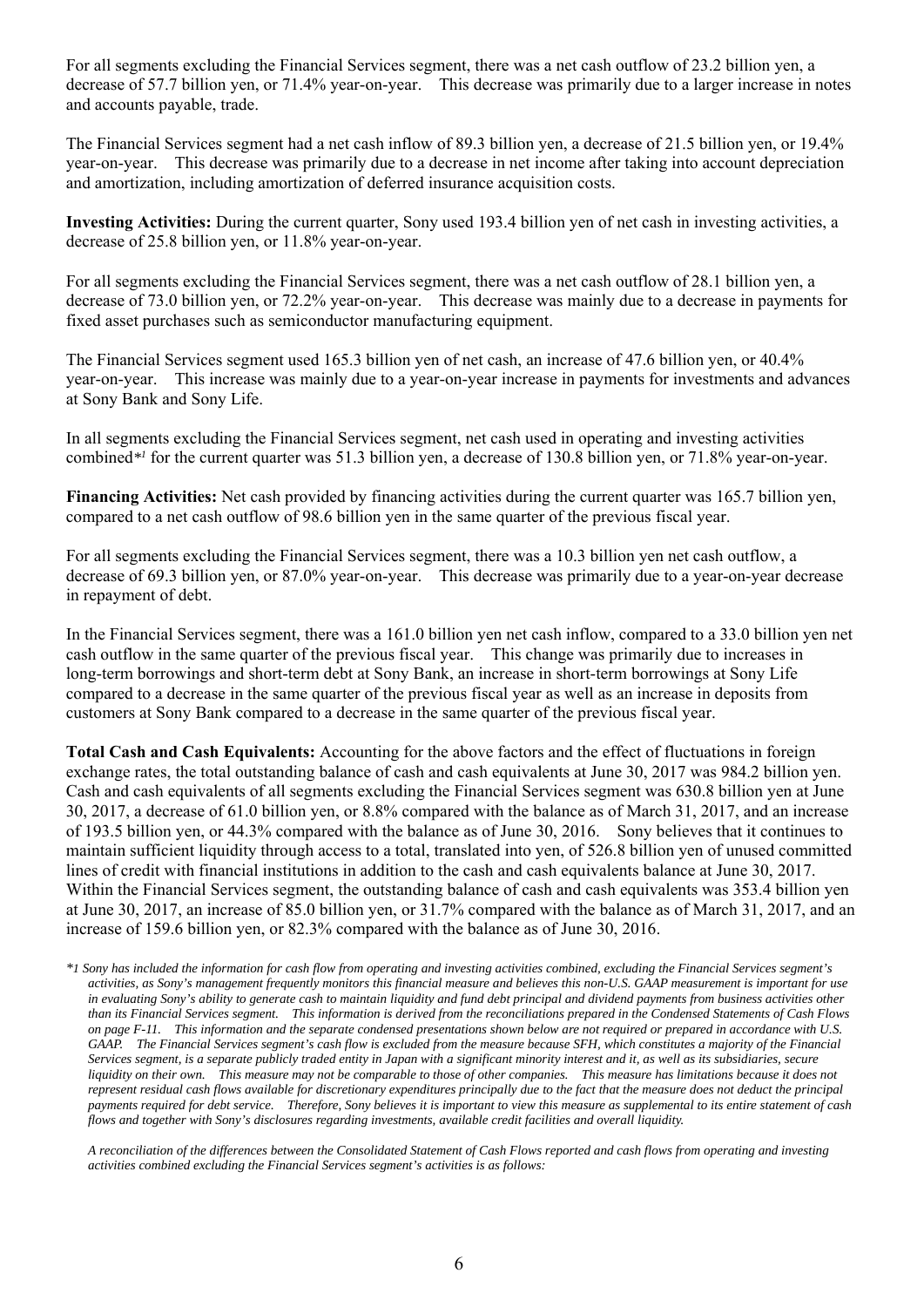|                                                                                                                        | (Billions of yen) |                            |                   |
|------------------------------------------------------------------------------------------------------------------------|-------------------|----------------------------|-------------------|
|                                                                                                                        |                   | Three months ended June 30 |                   |
|                                                                                                                        | 2016              | 2017                       |                   |
| Net cash provided by operating activities reported in the consolidated<br>statements of cash flows                     | 16.2<br>¥         | $\frac{1}{2}$ 51.1         |                   |
| Net cash used in investing activities reported in the consolidated statements of<br>cash flows                         | (219.2)           | (193.4)                    |                   |
|                                                                                                                        | (203.0)           | (142.3)                    | (1)               |
| Less: Net cash provided by operating activities within the Financial Services<br>segment                               | 110.8             | 89.3                       | (2)               |
| Less: Net cash used in investing activities within the Financial Services<br>segment                                   | (117.7)           | (165.3)                    | (3)               |
| Eliminations $*$ <sup>2</sup>                                                                                          | 14.1              | <b>15.0</b>                | (4)               |
| Cash flow used by operating and investing activities combined excluding the<br>Financial Services segment's activities | ¥<br>(182.0)      | $\frac{1}{2}$ (51.3)       | $(1)-(2)-(3)+(4)$ |
|                                                                                                                        |                   |                            |                   |

*\*2 Eliminations primarily consist of intersegment dividend payments.* 

\* \* \* \* \*

## **Note**

Impact of Foreign Exchange Rate Fluctuations on Sales and Operating Income (Loss)

The descriptions of sales on a constant currency basis reflect sales calculated by applying the yen's monthly average exchange rates from the previous fiscal year, or the same quarter of the previous fiscal year, to local currency-denominated monthly sales in the current fiscal year, or the current quarter, respectively. In the Pictures segment as well as SME and Sony/ATV in the Music segment, the constant currency amounts are after aggregation on a U.S. dollar basis.

The impact of foreign exchange rate fluctuations on operating income (loss) is calculated by subtracting the foreign exchange impact on cost of sales and selling, general and administrative expenses ("COGS & SGA") from the foreign exchange impact on sales. The foreign exchange impact on sales is calculated by applying the change in the yen's periodic weighted average exchange rates for the previous fiscal year, or the same quarter of the previous fiscal year, from the current fiscal year, or the current quarter, respectively, to the major transactional currencies in which the sales are denominated. The foreign exchange impact on COGS & SGA is calculated by applying the same major transactional currencies calculation process to COGS & SGA as for the impact on sales. Additionally, the MC segment enters into its own foreign exchange hedging transactions. The impact of those transactions is included in the impact of foreign exchange rate fluctuations on operating income (loss) for that segment.

This information is not a substitute for Sony's consolidated financial statements measured in accordance with U.S. GAAP. However, Sony believes that these disclosures provide additional useful analytical information to investors regarding the operating performance of Sony.

\* \* \* \* \*

## **Outlook for the Fiscal Year Ending March 31, 2018**

The forecast for consolidated results for the fiscal year ending March 31, 2018, as announced on April 28, 2017, has been revised as follows:

|                                                               | (Billions of yen) |          |               | Change - August Forecast from |          |
|---------------------------------------------------------------|-------------------|----------|---------------|-------------------------------|----------|
|                                                               | March 31, 2017    | April    | <b>August</b> | March 31, 2017                | April    |
|                                                               | Results           | Forecast | Forecast      | Results                       | Forecast |
| Sales and operating revenue                                   | 47,603.3          | ¥8,000   | ¥8,300        | $+9.2%$                       | $+3.8\%$ |
| Operating income                                              | 288.7             | 500      | 500           | $+211.3$ bil                  |          |
| Income before income taxes                                    | 251.6             | 470      | 470           | $+218.4$ bil                  |          |
| Net income attributable to Sony<br>Corporation's stockholders | 73.3              | 255      | 255           | $+181.7$ bil                  |          |

Assumed foreign currency exchange rates for the remainder of the fiscal year ending March 31, 2018 are below. The impact of the difference between the assumed rates used for the consolidated forecast and the rates used for each segment has been included in the forecast for All Other, Corporate and elimination.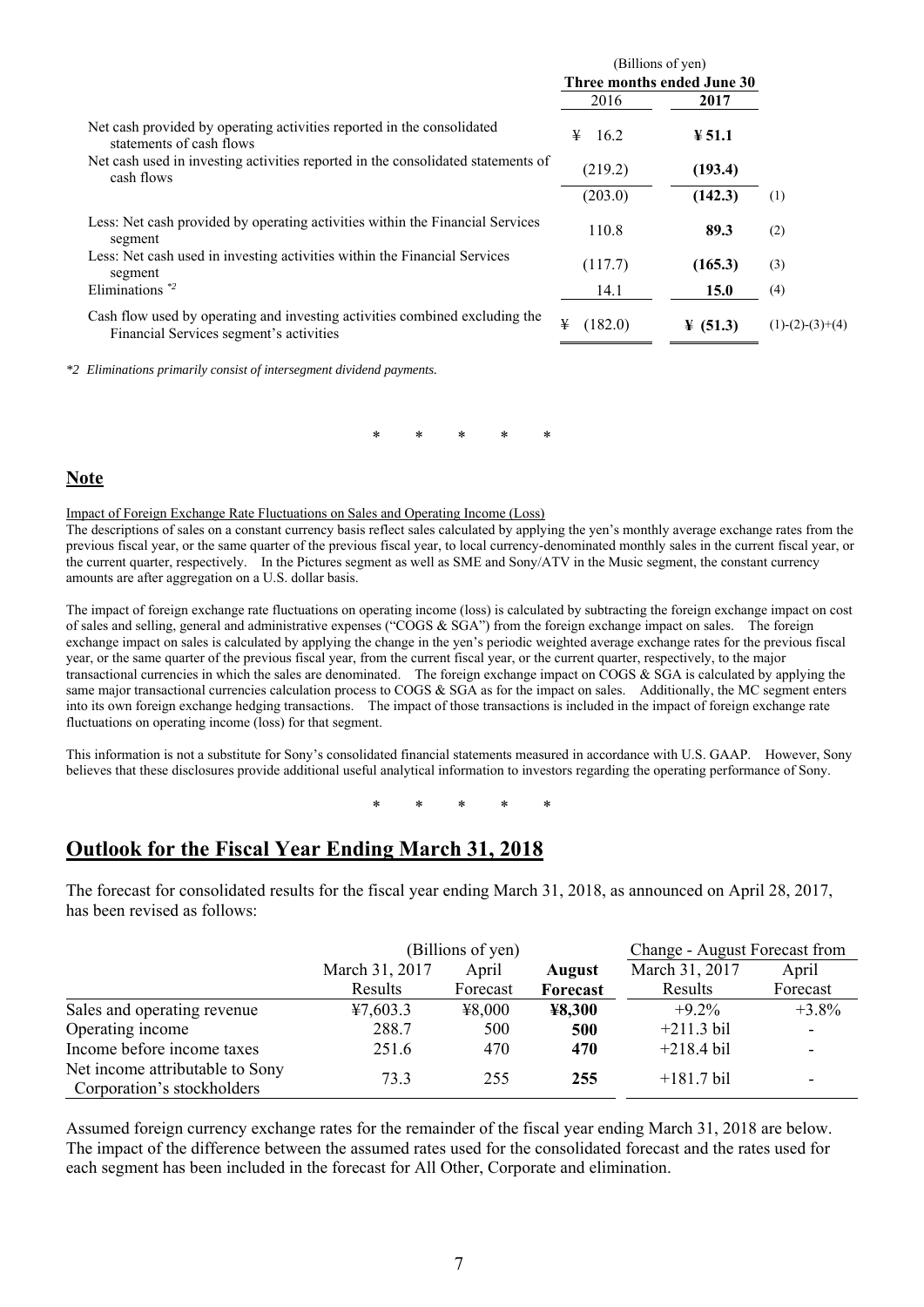#### **Assumed foreign currency exchange rates for the remainder of the current fiscal year**

|               |  | <b>Consolidated forecast</b> | <b>Forecasts for each segment</b> |
|---------------|--|------------------------------|-----------------------------------|
|               |  |                              |                                   |
| 1 U.S. dollar |  | approximately 110 yen        | approximately 112 yen             |
| 1 Euro        |  | approximately 120 yen        | approximately 128 yen             |

### (For your reference)

Assumed foreign currency exchange rates for the current fiscal year at the time of the April forecast

|               | Consolidated forecast | Forecasts for each segment |
|---------------|-----------------------|----------------------------|
| 1 U.S. dollar | approximately 105 yen | approximately 110 yen      |
| 1 Euro        | approximately 110 yen | approximately 115 yen      |

Consolidated sales for the fiscal year ending March 31, 2018 are expected to be higher than the April forecast primarily due to the impact of foreign exchange rates.

Consolidated operating income is expected to remain unchanged from the April forecast due to an allocation for contingencies incorporated in All Other, Corporate and elimination, despite an expected increase in operating income in the IP&S, G&NS and Semiconductors segments primarily from the impact of foreign exchange rates.

Restructuring charges for the Sony Group are expected to be approximately 15 billion yen in the fiscal year ending March 31, 2018, which remains unchanged from the April forecast, compared to 60.2 billion yen recorded in the fiscal year ended March 31, 2017. This amount will be recorded as an operating expense included in the above-mentioned forecast for operating income.

The forecast for each business segment for the fiscal year ending March 31, 2018 has been revised as follows:

|                                      |                | (Billions of yen) |                 | Change - August Forecast from |                          |  |  |
|--------------------------------------|----------------|-------------------|-----------------|-------------------------------|--------------------------|--|--|
|                                      | March 31, 2017 | April             | <b>August</b>   | March 31, 2017                | April                    |  |  |
|                                      | Results        | Forecast          | <b>Forecast</b> | Results                       | Forecast                 |  |  |
| Mobile Communications                |                |                   |                 |                               |                          |  |  |
| Sales and operating revenue          | ¥759.1         | ¥820              | ¥820            | $+8.0\%$                      |                          |  |  |
| Operating income                     | 10.2           | 5                 | 5               | $-45.2$ bil                   |                          |  |  |
| Game & Network Services              |                |                   |                 |                               |                          |  |  |
| Sales and operating revenue          | 1,649.8        | 1,890             | 1,980           | $+20.0\%$                     | $+4.8%$                  |  |  |
| Operating income                     | 135.6          | 170               | 180             | $+$ ¥44.4 bil                 | $+$ ¥10.0 bil            |  |  |
| Imaging Products & Solutions         |                |                   |                 |                               |                          |  |  |
| Sales and operating revenue          | 579.6          | 640               | 650             | $+12.1%$                      | $+1.6%$                  |  |  |
| Operating income                     | 47.3           | 60                | 72              | $+$ ¥24.7 bil                 | $+$ ¥12.0 bil            |  |  |
| Home Entertainment & Sound           |                |                   |                 |                               |                          |  |  |
| Sales and operating revenue          | 1,039.0        | 1,120             | 1,170           | $+12.6%$                      | $+4.5%$                  |  |  |
| Operating income                     | 58.5           | 58                | 58              | - ¥0.5 bil                    | $\frac{1}{2}$            |  |  |
| Semiconductors                       |                |                   |                 |                               |                          |  |  |
| Sales and operating revenue          | 773.1          | 880               | 860             | $+11.2%$                      | $-2.3%$                  |  |  |
| Operating income (loss)              | (7.8)          | 120               | 130             | $+$ ¥137.8 bil                | $+$ ¥10.0 bil            |  |  |
| Pictures                             |                |                   |                 |                               |                          |  |  |
| Sales and operating revenue          | 903.1          | 1,020             | 1,020           | $+12.9%$                      |                          |  |  |
| Operating income (loss)              | (80.5)         | 39                | 39              | $+$ ¥119.5 bil                |                          |  |  |
| Music                                |                |                   |                 |                               |                          |  |  |
| Sales and operating revenue          | 647.7          | 630               | 630             | $-2.7%$                       |                          |  |  |
| Operating income                     | 75.8           | 75                | 75              | -¥0.8 bil                     |                          |  |  |
| <b>Financial Services</b>            |                |                   |                 |                               |                          |  |  |
| Financial services revenue           | 1,087.5        | 1,170             | 1,170           | $+7.6%$                       |                          |  |  |
| Operating income                     | 166.4          | 170               | 170             | $+43.6$ bil                   |                          |  |  |
| All Other, Corporate and Elimination |                |                   |                 |                               |                          |  |  |
| Operating loss                       | (116.7)        | (197)             | (229)           | -¥112.3 bil                   | -¥32.0 bil               |  |  |
| Consolidated                         |                |                   |                 |                               |                          |  |  |
| Sales and operating revenue          | 7,603.3        | 8,000             | 8,300           | $+9.2%$                       | $+3.8%$                  |  |  |
| Operating income                     | 288.7          | 500               | 500             | $+$ ¥211.3 bil                | $\overline{\phantom{a}}$ |  |  |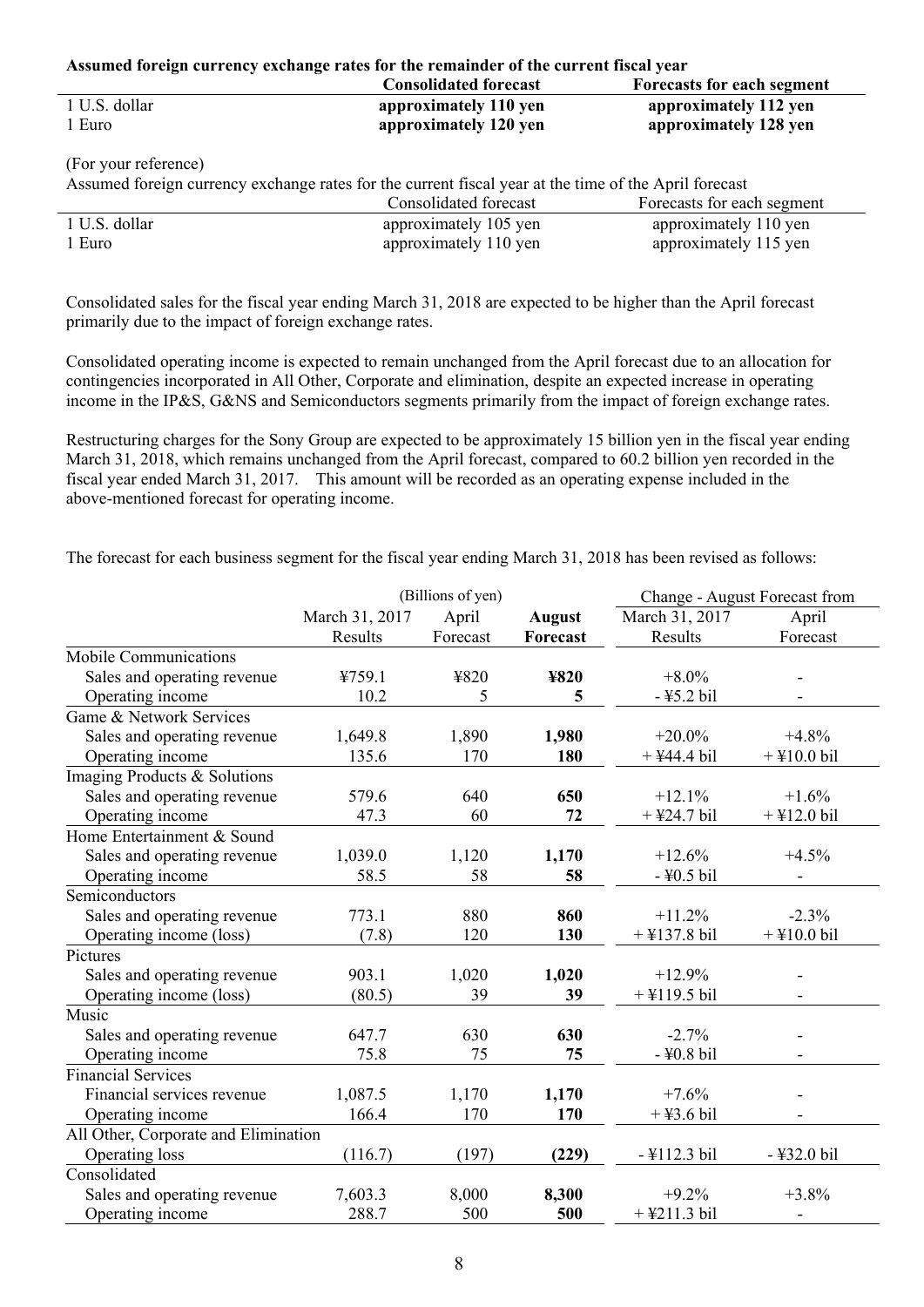### Game & Network Services

Sales and operating income are expected to be higher than the April forecast primarily due to the impact of foreign exchange rates.

### Imaging Products & Solutions

Sales and operating income are expected to be higher than the April forecast primarily due to the impact of foreign exchange rates.

## Home Entertainment & Sound

Sales are expected to be higher than the April forecast primarily due to the impact of foreign exchange rates. The forecast for operating income remains unchanged from the April forecast mainly due to a more conservative estimation of unit selling prices, offset by the positive impact of foreign exchange rates.

### Semiconductors

Sales are expected to be lower than the April forecast primarily due to lower-than-expected image sensor unit sales for mobile products, partially offset by the impact of foreign exchange rates. Operating income is expected to be higher than the April forecast mainly due to lower-than-expected production costs as well as the positive impact of foreign exchange rates, partially offset by the impact of the above-mentioned decrease in sales.

The forecasts for sales and operating income for the MC, Pictures, Music and Financial Services segments remain unchanged from the April forecast.

The effects of future gains and losses on investments held by the Financial Services segment due to market fluctuations have not been incorporated within the above forecast as it is difficult for Sony to predict market trends in the future. Accordingly, future market fluctuations could further impact the current forecast.

The forecast for additions to long-lived assets, depreciation and amortization, as well as research and development expenses for the current fiscal year remains unchanged from the April forecast:

### **Consolidated**

|                                                              | (Billions of yen) |               |                        |  |  |  |
|--------------------------------------------------------------|-------------------|---------------|------------------------|--|--|--|
|                                                              | March 31, 2017    | <b>August</b> | Change from            |  |  |  |
|                                                              | Results           | Forecast      | March 31, 2017 Results |  |  |  |
| Additions to Long-lived Assets*                              | 4272.2            | ¥330          | $+21.2%$               |  |  |  |
| [additions to property, plant and equipment (included above) | 184.0             | 235           | $+27.7$ ]              |  |  |  |
| [additions to intangible assets (included above)             | 88.2              | 95            | $+7.7$ ]               |  |  |  |
| Depreciation and amortization**                              | 327.0             | 355           | $+8.5$                 |  |  |  |
| [for property, plant and equipment (included above)          | 169.3             | 175           | $+3.4$ ]               |  |  |  |
| [for intangible assets (included above)                      | 157.8             | 180           | $+14.1$ ]              |  |  |  |
| Research and development expenses                            | 447.5             | 450           | $+0.6$                 |  |  |  |

*\* Excluding additions from business combinations.* 

*\*\* Including amortization expenses for deferred insurance acquisition costs.* 

### **Sony without Financial Services**

|                                                              | (Billions of yen) |               |                                 |  |  |  |
|--------------------------------------------------------------|-------------------|---------------|---------------------------------|--|--|--|
|                                                              | March 31, 2017    | <b>August</b> | Change from                     |  |  |  |
|                                                              | Results           |               | Forecast March 31, 2017 Results |  |  |  |
| Additions to Long-lived Assets*                              | 4257.6            | ¥310          | $+20.3%$                        |  |  |  |
| [additions to property, plant and equipment (included above) | 179.3             | <b>230</b>    | $+28.3$ ]                       |  |  |  |
| [additions to intangible assets (included above)             | 78.3              | 80            | $+2.1$ ]                        |  |  |  |
| Depreciation and amortization                                | 280.0             | 280           | $+0.0$                          |  |  |  |
| [for property, plant and equipment (included above)          | 167.4             | 170           | $+1.6$ ]                        |  |  |  |
| [for intangible assets (included above)                      | 112.6             | <b>110</b>    | $-2.31$                         |  |  |  |

*\* Excluding additions from business combinations.* 

This forecast is based on management's current expectations and is subject to uncertainties and changes in circumstances. Actual results may differ materially from those included in this forecast due to a variety of factors. See "Cautionary Statement" below.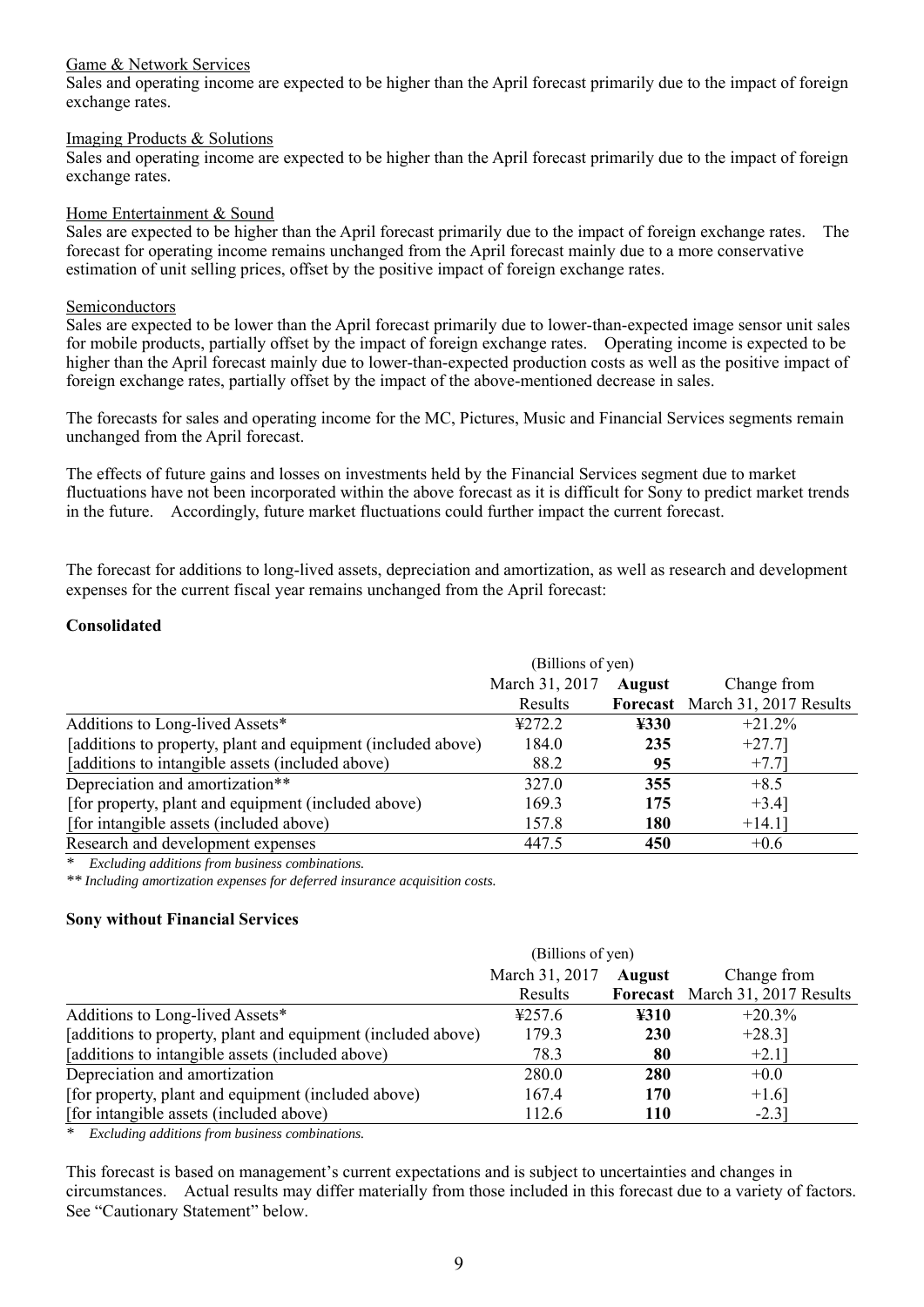#### **Cautionary Statement**

Statements made in this release with respect to Sony's current plans, estimates, strategies and beliefs and other statements that are not historical facts are forward-looking statements about the future performance of Sony. Forward-looking statements include, but are not limited to, those statements using words such as "believe," "expect," "plans," "strategy," "prospects," "forecast," "estimate," "project," "anticipate," "aim," "intend," "seek," "may," "might," "could" or "should," and words of similar meaning in connection with a discussion of future operations, financial performance, events or conditions. From time to time, oral or written forward-looking statements may also be included in other materials released to the public. These statements are based on management's assumptions, judgments and beliefs in light of the information currently available to it. Sony cautions investors that a number of important risks and uncertainties could cause actual results to differ materially from those discussed in the forward-looking statements, and therefore investors should not place undue reliance on them. Investors also should not rely on any obligation of Sony to update or revise any forward-looking statements, whether as a result of new information, future events or otherwise. Sony disclaims any such obligation. Risks and uncertainties that might affect Sony include, but are not limited to:

- (i) the global economic and political environment in which Sony operates and the economic and political conditions in Sony's markets, particularly levels of consumer spending;
- (ii) foreign exchange rates, particularly between the yen and the U.S. dollar, the euro and other currencies in which Sony makes significant sales and incurs production costs, or in which Sony's assets and liabilities are denominated;
- (iii) Sony's ability to continue to design and develop and win acceptance of, as well as achieve sufficient cost reductions for, its products and services, including image sensors, game and network platforms, smartphones and televisions, which are offered in highly competitive markets characterized by severe price competition and continual new product and service introductions, rapid development in technology and subjective and changing customer preferences;
- (iv) Sony's ability and timing to recoup large-scale investments required for technology development and production capacity;
- (v) Sony's ability to implement successful business restructuring and transformation efforts under changing market and regulatory conditions;
- (vi) changes in laws, regulations and government policies in the markets in which Sony operates, including those related to taxation and corporate social responsibility;
- (vii) Sony's ability to implement successful hardware, software, and content integration strategies, and to develop and implement successful sales and distribution strategies in light of new technologies and distribution platforms;
- (viii) Sony's continued ability to devote sufficient resources to research and development and, with respect to capital expenditures, to prioritize investments correctly (particularly in the electronics businesses);
- (ix) Sony's ability to maintain product quality and customer satisfaction with its products and services;
- (x) the effectiveness of Sony's strategies and their execution, including but not limited to the success of Sony's acquisitions, joint ventures and other strategic investments;
- (xi) significant volatility and disruption in the global financial markets or a ratings downgrade;
- (xii) Sony's ability to forecast demands, manage timely procurement and control inventories;
- (xiii) Sony's reliance on external business partners, including for the procurement of parts, components, software and network services for its products or services, the manufacturing, supply and distribution of its products, and its other business operations;
- $(xiv)$  the outcome of pending and/or future legal and/or regulatory proceedings;
- (xv) shifts in customer demand for financial services such as life insurance and Sony's ability to conduct successful asset liability management in the Financial Services segment;
- (xvi) the impact of changes in interest rates and unfavorable conditions or developments (including market fluctuations or volatility) in the Japanese equity markets on the revenue and operating income of the Financial Services segment;
- (xvii) the ability of Sony, its third-party service providers or business partners to anticipate and manage cybersecurity risk, including the risk of unauthorized access to Sony's business information, potential business disruptions or financial losses; and
- (xviii) risks related to catastrophic disasters or similar events.

Risks and uncertainties also include the impact of any future events with material adverse impact.

#### Investor Relations Contacts:

| Tokyo                | New York                | London                |
|----------------------|-------------------------|-----------------------|
| Atsuko Murakami      | Justin Hill             | Toshiyuki Takahashi   |
| $+81-(0)3-6748-2111$ | $+1 - 212 - 833 - 6722$ | $+44-(0)1932-816-000$ |

IR home page: http://www.sony.net/IR/

Presentation slides: http://www.sony.net/SonyInfo/IR/library/er.html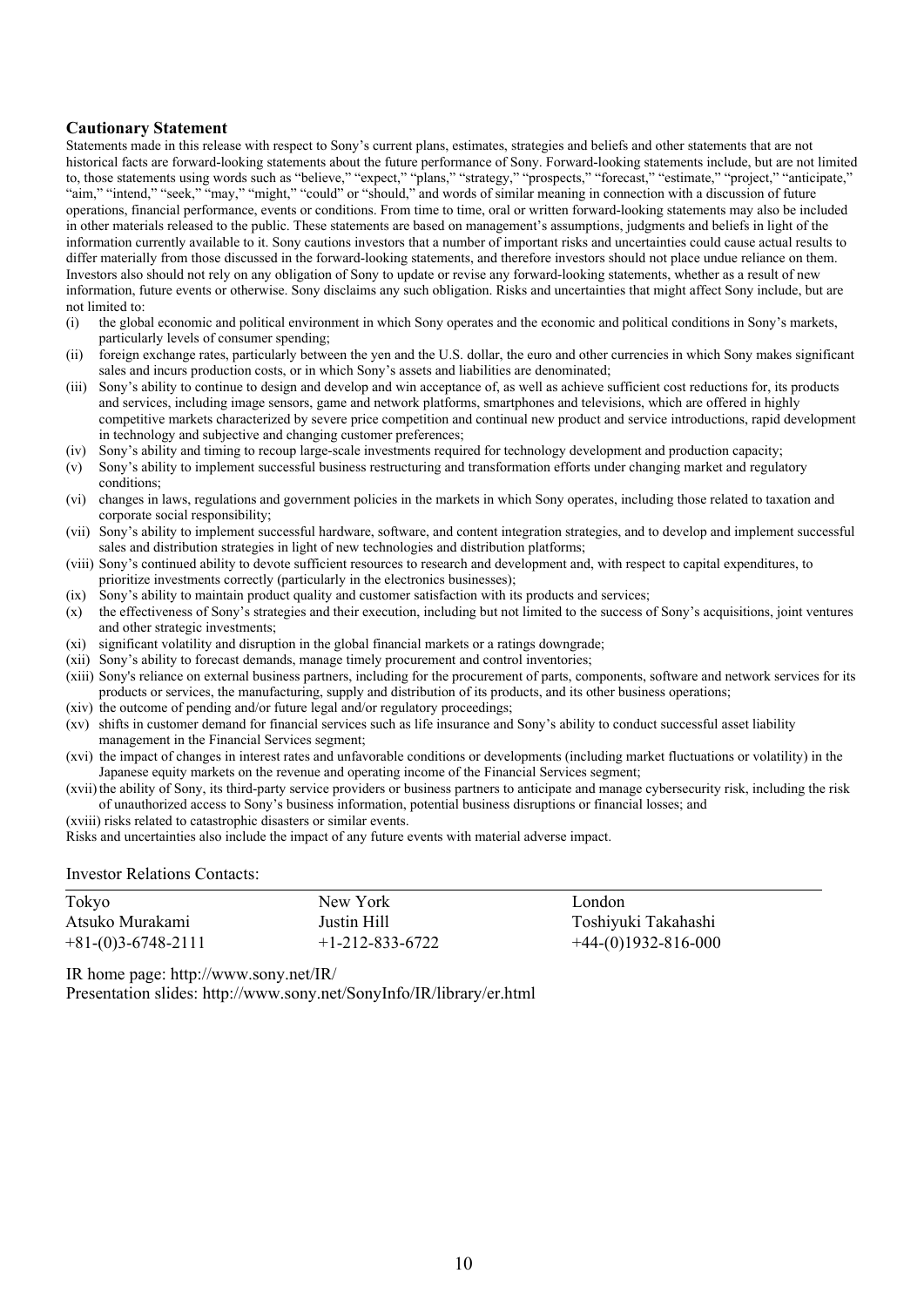#### (Unaudited) **Consolidated Financial Statements Consolidated Balance Sheets**

| March 31<br>June 30<br>Change from<br><b>ASSETS</b><br>2017<br>2017<br>March 31, 2017<br>Current assets:<br>¥<br>¥<br>¥<br>Cash and cash equivalents<br>960,142<br>984,165<br>$+24,023$<br>Marketable securities<br>1,051,441<br>1,098,894<br>$+47,453$<br>Notes and accounts receivable, trade<br>1,006,961<br>1,075,304<br>$+68,343$<br>Allowance for doubtful accounts and sales returns<br>$+4,523$<br>(53, 150)<br>(48,627)<br>Inventories<br>640,835<br>728,124<br>$+87,289$<br>Other receivables<br>223,632<br>254,852<br>$+31,220$<br>Prepaid expenses and other current assets<br>525,861<br>566,326<br>$+40,465$<br>Total current assets<br>4,355,722<br>4,659,038<br>$+303,316$<br>Film costs<br>336,928<br>352,128<br>$+15,200$<br>Investments and advances:<br>Affiliated companies<br>149,371<br>150,263<br>$+892$<br>Securities investments and other<br>9,962,422<br>$+178,640$<br>10,141,062<br>10,291,325<br>10,111,793<br>$+179,532$<br>Property, plant and equipment:<br>Land<br>117,293<br>117,180<br>$-113$<br>$+4,072$<br><b>Buildings</b><br>666,381<br>670,453<br>Machinery and equipment<br>1,842,852<br>1,848,760<br>$+5,908$<br>28,779<br>Construction in progress<br>35,934<br>$+7,155$<br>2,655,305<br>2,672,327<br>$+17,022$<br>1,897,106<br>$+18,111$<br>Less-Accumulated depreciation<br>1,915,217<br>$-1,089$<br>758,199<br>757,110<br>Other assets:<br>Intangibles, net<br>584,185<br>576,217<br>$-7,968$<br>Goodwill<br>522,538<br>525,920<br>$+3,382$<br>Deferred insurance acquisition costs<br>$+9,349$<br>568,837<br>578,186<br>Deferred income taxes<br>98,958<br>75,775<br>$-23,183$<br>Other<br>323,396<br>322,520<br>$-876$<br>2,097,914<br>$-19,296$<br>2,078,618<br>¥<br>¥<br>Total assets<br>17,660,556<br>$+477,663$<br>18,138,219<br><b>LIABILITIES AND EQUITY</b><br>Current liabilities:<br>¥<br>¥<br>¥<br>Short-term borrowings<br>464,655<br>534,092<br>$+69,437$<br>Current portion of long-term debt<br>53,424<br>204,275<br>$+150,851$<br>Notes and accounts payable, trade<br>539,900<br>676,663<br>$+136,763$<br>Accounts payable, other and accrued expenses<br>1,394,758<br>1,312,946<br>$-81,812$<br>Accrued income and other taxes<br>106,037<br>117,048<br>$+11,011$<br>Deposits from customers in the banking business<br>2,071,091<br>2,103,944<br>$+32,853$<br>591,874<br>589,113<br>$-2,761$<br>Other<br>5,221,739<br>5,538,081<br>$+316,342$<br>Total current liabilities<br>$-79,922$<br>Long-term debt<br>681,462<br>601,540<br>396,715<br>399,383<br>$+2,668$<br>Accrued pension and severance costs<br>Deferred income taxes<br>432,824<br>$-2,210$<br>430,614<br>Future insurance policy benefits and other<br>4,921,431<br>$+86,939$<br>4,834,492<br>Policyholders' account in the life insurance business<br>2,631,073<br>2,699,854<br>$+68,781$<br>Other<br>301,837<br>314,771<br>$-12,934$<br>Total liabilities<br>$+379,664$<br>14,513,076<br>14,892,740<br>$+183$<br>Redeemable noncontrolling interest<br>12,058<br>12,241<br>Equity:<br>Sony Corporation's stockholders' equity:<br>Common stock<br>860,645<br>861,362<br>$+717$<br>1,275,337<br>1,276,718<br>$+1,381$<br>Additional paid-in capital<br>1,065,238<br>$+80,870$<br>Retained earnings<br>984,368<br>Accumulated other comprehensive income<br>(618, 769)<br>(607, 084)<br>$+11,685$<br>(4, 335)<br>(4,371)<br>$-36$<br>Treasury stock, at cost<br>2,591,863<br>$+94,617$<br>2,497,246<br>638,176<br>641,375<br>$+3,199$<br>Noncontrolling interests<br>3,233,238<br>3,135,422<br>$+97,816$<br>Total equity<br>¥<br>¥<br>¥<br>Total liabilities and equity<br>18,138,219<br>17,660,556<br>$+477,663$ |  |  |  |  |  |
|----------------------------------------------------------------------------------------------------------------------------------------------------------------------------------------------------------------------------------------------------------------------------------------------------------------------------------------------------------------------------------------------------------------------------------------------------------------------------------------------------------------------------------------------------------------------------------------------------------------------------------------------------------------------------------------------------------------------------------------------------------------------------------------------------------------------------------------------------------------------------------------------------------------------------------------------------------------------------------------------------------------------------------------------------------------------------------------------------------------------------------------------------------------------------------------------------------------------------------------------------------------------------------------------------------------------------------------------------------------------------------------------------------------------------------------------------------------------------------------------------------------------------------------------------------------------------------------------------------------------------------------------------------------------------------------------------------------------------------------------------------------------------------------------------------------------------------------------------------------------------------------------------------------------------------------------------------------------------------------------------------------------------------------------------------------------------------------------------------------------------------------------------------------------------------------------------------------------------------------------------------------------------------------------------------------------------------------------------------------------------------------------------------------------------------------------------------------------------------------------------------------------------------------------------------------------------------------------------------------------------------------------------------------------------------------------------------------------------------------------------------------------------------------------------------------------------------------------------------------------------------------------------------------------------------------------------------------------------------------------------------------------------------------------------------------------------------------------------------------------------------------------------------------------------------------------------------------------------------------------------------------------------------------------------------------------------------------------------------------------------------------------------------------------------------------------------------------------------------------------------------------------------------------------------------------------------------------------------------------------------------------------------|--|--|--|--|--|
|                                                                                                                                                                                                                                                                                                                                                                                                                                                                                                                                                                                                                                                                                                                                                                                                                                                                                                                                                                                                                                                                                                                                                                                                                                                                                                                                                                                                                                                                                                                                                                                                                                                                                                                                                                                                                                                                                                                                                                                                                                                                                                                                                                                                                                                                                                                                                                                                                                                                                                                                                                                                                                                                                                                                                                                                                                                                                                                                                                                                                                                                                                                                                                                                                                                                                                                                                                                                                                                                                                                                                                                                                                                    |  |  |  |  |  |
|                                                                                                                                                                                                                                                                                                                                                                                                                                                                                                                                                                                                                                                                                                                                                                                                                                                                                                                                                                                                                                                                                                                                                                                                                                                                                                                                                                                                                                                                                                                                                                                                                                                                                                                                                                                                                                                                                                                                                                                                                                                                                                                                                                                                                                                                                                                                                                                                                                                                                                                                                                                                                                                                                                                                                                                                                                                                                                                                                                                                                                                                                                                                                                                                                                                                                                                                                                                                                                                                                                                                                                                                                                                    |  |  |  |  |  |
|                                                                                                                                                                                                                                                                                                                                                                                                                                                                                                                                                                                                                                                                                                                                                                                                                                                                                                                                                                                                                                                                                                                                                                                                                                                                                                                                                                                                                                                                                                                                                                                                                                                                                                                                                                                                                                                                                                                                                                                                                                                                                                                                                                                                                                                                                                                                                                                                                                                                                                                                                                                                                                                                                                                                                                                                                                                                                                                                                                                                                                                                                                                                                                                                                                                                                                                                                                                                                                                                                                                                                                                                                                                    |  |  |  |  |  |
|                                                                                                                                                                                                                                                                                                                                                                                                                                                                                                                                                                                                                                                                                                                                                                                                                                                                                                                                                                                                                                                                                                                                                                                                                                                                                                                                                                                                                                                                                                                                                                                                                                                                                                                                                                                                                                                                                                                                                                                                                                                                                                                                                                                                                                                                                                                                                                                                                                                                                                                                                                                                                                                                                                                                                                                                                                                                                                                                                                                                                                                                                                                                                                                                                                                                                                                                                                                                                                                                                                                                                                                                                                                    |  |  |  |  |  |
|                                                                                                                                                                                                                                                                                                                                                                                                                                                                                                                                                                                                                                                                                                                                                                                                                                                                                                                                                                                                                                                                                                                                                                                                                                                                                                                                                                                                                                                                                                                                                                                                                                                                                                                                                                                                                                                                                                                                                                                                                                                                                                                                                                                                                                                                                                                                                                                                                                                                                                                                                                                                                                                                                                                                                                                                                                                                                                                                                                                                                                                                                                                                                                                                                                                                                                                                                                                                                                                                                                                                                                                                                                                    |  |  |  |  |  |
|                                                                                                                                                                                                                                                                                                                                                                                                                                                                                                                                                                                                                                                                                                                                                                                                                                                                                                                                                                                                                                                                                                                                                                                                                                                                                                                                                                                                                                                                                                                                                                                                                                                                                                                                                                                                                                                                                                                                                                                                                                                                                                                                                                                                                                                                                                                                                                                                                                                                                                                                                                                                                                                                                                                                                                                                                                                                                                                                                                                                                                                                                                                                                                                                                                                                                                                                                                                                                                                                                                                                                                                                                                                    |  |  |  |  |  |
|                                                                                                                                                                                                                                                                                                                                                                                                                                                                                                                                                                                                                                                                                                                                                                                                                                                                                                                                                                                                                                                                                                                                                                                                                                                                                                                                                                                                                                                                                                                                                                                                                                                                                                                                                                                                                                                                                                                                                                                                                                                                                                                                                                                                                                                                                                                                                                                                                                                                                                                                                                                                                                                                                                                                                                                                                                                                                                                                                                                                                                                                                                                                                                                                                                                                                                                                                                                                                                                                                                                                                                                                                                                    |  |  |  |  |  |
|                                                                                                                                                                                                                                                                                                                                                                                                                                                                                                                                                                                                                                                                                                                                                                                                                                                                                                                                                                                                                                                                                                                                                                                                                                                                                                                                                                                                                                                                                                                                                                                                                                                                                                                                                                                                                                                                                                                                                                                                                                                                                                                                                                                                                                                                                                                                                                                                                                                                                                                                                                                                                                                                                                                                                                                                                                                                                                                                                                                                                                                                                                                                                                                                                                                                                                                                                                                                                                                                                                                                                                                                                                                    |  |  |  |  |  |
|                                                                                                                                                                                                                                                                                                                                                                                                                                                                                                                                                                                                                                                                                                                                                                                                                                                                                                                                                                                                                                                                                                                                                                                                                                                                                                                                                                                                                                                                                                                                                                                                                                                                                                                                                                                                                                                                                                                                                                                                                                                                                                                                                                                                                                                                                                                                                                                                                                                                                                                                                                                                                                                                                                                                                                                                                                                                                                                                                                                                                                                                                                                                                                                                                                                                                                                                                                                                                                                                                                                                                                                                                                                    |  |  |  |  |  |
|                                                                                                                                                                                                                                                                                                                                                                                                                                                                                                                                                                                                                                                                                                                                                                                                                                                                                                                                                                                                                                                                                                                                                                                                                                                                                                                                                                                                                                                                                                                                                                                                                                                                                                                                                                                                                                                                                                                                                                                                                                                                                                                                                                                                                                                                                                                                                                                                                                                                                                                                                                                                                                                                                                                                                                                                                                                                                                                                                                                                                                                                                                                                                                                                                                                                                                                                                                                                                                                                                                                                                                                                                                                    |  |  |  |  |  |
|                                                                                                                                                                                                                                                                                                                                                                                                                                                                                                                                                                                                                                                                                                                                                                                                                                                                                                                                                                                                                                                                                                                                                                                                                                                                                                                                                                                                                                                                                                                                                                                                                                                                                                                                                                                                                                                                                                                                                                                                                                                                                                                                                                                                                                                                                                                                                                                                                                                                                                                                                                                                                                                                                                                                                                                                                                                                                                                                                                                                                                                                                                                                                                                                                                                                                                                                                                                                                                                                                                                                                                                                                                                    |  |  |  |  |  |
|                                                                                                                                                                                                                                                                                                                                                                                                                                                                                                                                                                                                                                                                                                                                                                                                                                                                                                                                                                                                                                                                                                                                                                                                                                                                                                                                                                                                                                                                                                                                                                                                                                                                                                                                                                                                                                                                                                                                                                                                                                                                                                                                                                                                                                                                                                                                                                                                                                                                                                                                                                                                                                                                                                                                                                                                                                                                                                                                                                                                                                                                                                                                                                                                                                                                                                                                                                                                                                                                                                                                                                                                                                                    |  |  |  |  |  |
|                                                                                                                                                                                                                                                                                                                                                                                                                                                                                                                                                                                                                                                                                                                                                                                                                                                                                                                                                                                                                                                                                                                                                                                                                                                                                                                                                                                                                                                                                                                                                                                                                                                                                                                                                                                                                                                                                                                                                                                                                                                                                                                                                                                                                                                                                                                                                                                                                                                                                                                                                                                                                                                                                                                                                                                                                                                                                                                                                                                                                                                                                                                                                                                                                                                                                                                                                                                                                                                                                                                                                                                                                                                    |  |  |  |  |  |
|                                                                                                                                                                                                                                                                                                                                                                                                                                                                                                                                                                                                                                                                                                                                                                                                                                                                                                                                                                                                                                                                                                                                                                                                                                                                                                                                                                                                                                                                                                                                                                                                                                                                                                                                                                                                                                                                                                                                                                                                                                                                                                                                                                                                                                                                                                                                                                                                                                                                                                                                                                                                                                                                                                                                                                                                                                                                                                                                                                                                                                                                                                                                                                                                                                                                                                                                                                                                                                                                                                                                                                                                                                                    |  |  |  |  |  |
|                                                                                                                                                                                                                                                                                                                                                                                                                                                                                                                                                                                                                                                                                                                                                                                                                                                                                                                                                                                                                                                                                                                                                                                                                                                                                                                                                                                                                                                                                                                                                                                                                                                                                                                                                                                                                                                                                                                                                                                                                                                                                                                                                                                                                                                                                                                                                                                                                                                                                                                                                                                                                                                                                                                                                                                                                                                                                                                                                                                                                                                                                                                                                                                                                                                                                                                                                                                                                                                                                                                                                                                                                                                    |  |  |  |  |  |
|                                                                                                                                                                                                                                                                                                                                                                                                                                                                                                                                                                                                                                                                                                                                                                                                                                                                                                                                                                                                                                                                                                                                                                                                                                                                                                                                                                                                                                                                                                                                                                                                                                                                                                                                                                                                                                                                                                                                                                                                                                                                                                                                                                                                                                                                                                                                                                                                                                                                                                                                                                                                                                                                                                                                                                                                                                                                                                                                                                                                                                                                                                                                                                                                                                                                                                                                                                                                                                                                                                                                                                                                                                                    |  |  |  |  |  |
|                                                                                                                                                                                                                                                                                                                                                                                                                                                                                                                                                                                                                                                                                                                                                                                                                                                                                                                                                                                                                                                                                                                                                                                                                                                                                                                                                                                                                                                                                                                                                                                                                                                                                                                                                                                                                                                                                                                                                                                                                                                                                                                                                                                                                                                                                                                                                                                                                                                                                                                                                                                                                                                                                                                                                                                                                                                                                                                                                                                                                                                                                                                                                                                                                                                                                                                                                                                                                                                                                                                                                                                                                                                    |  |  |  |  |  |
|                                                                                                                                                                                                                                                                                                                                                                                                                                                                                                                                                                                                                                                                                                                                                                                                                                                                                                                                                                                                                                                                                                                                                                                                                                                                                                                                                                                                                                                                                                                                                                                                                                                                                                                                                                                                                                                                                                                                                                                                                                                                                                                                                                                                                                                                                                                                                                                                                                                                                                                                                                                                                                                                                                                                                                                                                                                                                                                                                                                                                                                                                                                                                                                                                                                                                                                                                                                                                                                                                                                                                                                                                                                    |  |  |  |  |  |
|                                                                                                                                                                                                                                                                                                                                                                                                                                                                                                                                                                                                                                                                                                                                                                                                                                                                                                                                                                                                                                                                                                                                                                                                                                                                                                                                                                                                                                                                                                                                                                                                                                                                                                                                                                                                                                                                                                                                                                                                                                                                                                                                                                                                                                                                                                                                                                                                                                                                                                                                                                                                                                                                                                                                                                                                                                                                                                                                                                                                                                                                                                                                                                                                                                                                                                                                                                                                                                                                                                                                                                                                                                                    |  |  |  |  |  |
|                                                                                                                                                                                                                                                                                                                                                                                                                                                                                                                                                                                                                                                                                                                                                                                                                                                                                                                                                                                                                                                                                                                                                                                                                                                                                                                                                                                                                                                                                                                                                                                                                                                                                                                                                                                                                                                                                                                                                                                                                                                                                                                                                                                                                                                                                                                                                                                                                                                                                                                                                                                                                                                                                                                                                                                                                                                                                                                                                                                                                                                                                                                                                                                                                                                                                                                                                                                                                                                                                                                                                                                                                                                    |  |  |  |  |  |
|                                                                                                                                                                                                                                                                                                                                                                                                                                                                                                                                                                                                                                                                                                                                                                                                                                                                                                                                                                                                                                                                                                                                                                                                                                                                                                                                                                                                                                                                                                                                                                                                                                                                                                                                                                                                                                                                                                                                                                                                                                                                                                                                                                                                                                                                                                                                                                                                                                                                                                                                                                                                                                                                                                                                                                                                                                                                                                                                                                                                                                                                                                                                                                                                                                                                                                                                                                                                                                                                                                                                                                                                                                                    |  |  |  |  |  |
|                                                                                                                                                                                                                                                                                                                                                                                                                                                                                                                                                                                                                                                                                                                                                                                                                                                                                                                                                                                                                                                                                                                                                                                                                                                                                                                                                                                                                                                                                                                                                                                                                                                                                                                                                                                                                                                                                                                                                                                                                                                                                                                                                                                                                                                                                                                                                                                                                                                                                                                                                                                                                                                                                                                                                                                                                                                                                                                                                                                                                                                                                                                                                                                                                                                                                                                                                                                                                                                                                                                                                                                                                                                    |  |  |  |  |  |
|                                                                                                                                                                                                                                                                                                                                                                                                                                                                                                                                                                                                                                                                                                                                                                                                                                                                                                                                                                                                                                                                                                                                                                                                                                                                                                                                                                                                                                                                                                                                                                                                                                                                                                                                                                                                                                                                                                                                                                                                                                                                                                                                                                                                                                                                                                                                                                                                                                                                                                                                                                                                                                                                                                                                                                                                                                                                                                                                                                                                                                                                                                                                                                                                                                                                                                                                                                                                                                                                                                                                                                                                                                                    |  |  |  |  |  |
|                                                                                                                                                                                                                                                                                                                                                                                                                                                                                                                                                                                                                                                                                                                                                                                                                                                                                                                                                                                                                                                                                                                                                                                                                                                                                                                                                                                                                                                                                                                                                                                                                                                                                                                                                                                                                                                                                                                                                                                                                                                                                                                                                                                                                                                                                                                                                                                                                                                                                                                                                                                                                                                                                                                                                                                                                                                                                                                                                                                                                                                                                                                                                                                                                                                                                                                                                                                                                                                                                                                                                                                                                                                    |  |  |  |  |  |
|                                                                                                                                                                                                                                                                                                                                                                                                                                                                                                                                                                                                                                                                                                                                                                                                                                                                                                                                                                                                                                                                                                                                                                                                                                                                                                                                                                                                                                                                                                                                                                                                                                                                                                                                                                                                                                                                                                                                                                                                                                                                                                                                                                                                                                                                                                                                                                                                                                                                                                                                                                                                                                                                                                                                                                                                                                                                                                                                                                                                                                                                                                                                                                                                                                                                                                                                                                                                                                                                                                                                                                                                                                                    |  |  |  |  |  |
|                                                                                                                                                                                                                                                                                                                                                                                                                                                                                                                                                                                                                                                                                                                                                                                                                                                                                                                                                                                                                                                                                                                                                                                                                                                                                                                                                                                                                                                                                                                                                                                                                                                                                                                                                                                                                                                                                                                                                                                                                                                                                                                                                                                                                                                                                                                                                                                                                                                                                                                                                                                                                                                                                                                                                                                                                                                                                                                                                                                                                                                                                                                                                                                                                                                                                                                                                                                                                                                                                                                                                                                                                                                    |  |  |  |  |  |
|                                                                                                                                                                                                                                                                                                                                                                                                                                                                                                                                                                                                                                                                                                                                                                                                                                                                                                                                                                                                                                                                                                                                                                                                                                                                                                                                                                                                                                                                                                                                                                                                                                                                                                                                                                                                                                                                                                                                                                                                                                                                                                                                                                                                                                                                                                                                                                                                                                                                                                                                                                                                                                                                                                                                                                                                                                                                                                                                                                                                                                                                                                                                                                                                                                                                                                                                                                                                                                                                                                                                                                                                                                                    |  |  |  |  |  |
|                                                                                                                                                                                                                                                                                                                                                                                                                                                                                                                                                                                                                                                                                                                                                                                                                                                                                                                                                                                                                                                                                                                                                                                                                                                                                                                                                                                                                                                                                                                                                                                                                                                                                                                                                                                                                                                                                                                                                                                                                                                                                                                                                                                                                                                                                                                                                                                                                                                                                                                                                                                                                                                                                                                                                                                                                                                                                                                                                                                                                                                                                                                                                                                                                                                                                                                                                                                                                                                                                                                                                                                                                                                    |  |  |  |  |  |
|                                                                                                                                                                                                                                                                                                                                                                                                                                                                                                                                                                                                                                                                                                                                                                                                                                                                                                                                                                                                                                                                                                                                                                                                                                                                                                                                                                                                                                                                                                                                                                                                                                                                                                                                                                                                                                                                                                                                                                                                                                                                                                                                                                                                                                                                                                                                                                                                                                                                                                                                                                                                                                                                                                                                                                                                                                                                                                                                                                                                                                                                                                                                                                                                                                                                                                                                                                                                                                                                                                                                                                                                                                                    |  |  |  |  |  |
|                                                                                                                                                                                                                                                                                                                                                                                                                                                                                                                                                                                                                                                                                                                                                                                                                                                                                                                                                                                                                                                                                                                                                                                                                                                                                                                                                                                                                                                                                                                                                                                                                                                                                                                                                                                                                                                                                                                                                                                                                                                                                                                                                                                                                                                                                                                                                                                                                                                                                                                                                                                                                                                                                                                                                                                                                                                                                                                                                                                                                                                                                                                                                                                                                                                                                                                                                                                                                                                                                                                                                                                                                                                    |  |  |  |  |  |
|                                                                                                                                                                                                                                                                                                                                                                                                                                                                                                                                                                                                                                                                                                                                                                                                                                                                                                                                                                                                                                                                                                                                                                                                                                                                                                                                                                                                                                                                                                                                                                                                                                                                                                                                                                                                                                                                                                                                                                                                                                                                                                                                                                                                                                                                                                                                                                                                                                                                                                                                                                                                                                                                                                                                                                                                                                                                                                                                                                                                                                                                                                                                                                                                                                                                                                                                                                                                                                                                                                                                                                                                                                                    |  |  |  |  |  |
|                                                                                                                                                                                                                                                                                                                                                                                                                                                                                                                                                                                                                                                                                                                                                                                                                                                                                                                                                                                                                                                                                                                                                                                                                                                                                                                                                                                                                                                                                                                                                                                                                                                                                                                                                                                                                                                                                                                                                                                                                                                                                                                                                                                                                                                                                                                                                                                                                                                                                                                                                                                                                                                                                                                                                                                                                                                                                                                                                                                                                                                                                                                                                                                                                                                                                                                                                                                                                                                                                                                                                                                                                                                    |  |  |  |  |  |
|                                                                                                                                                                                                                                                                                                                                                                                                                                                                                                                                                                                                                                                                                                                                                                                                                                                                                                                                                                                                                                                                                                                                                                                                                                                                                                                                                                                                                                                                                                                                                                                                                                                                                                                                                                                                                                                                                                                                                                                                                                                                                                                                                                                                                                                                                                                                                                                                                                                                                                                                                                                                                                                                                                                                                                                                                                                                                                                                                                                                                                                                                                                                                                                                                                                                                                                                                                                                                                                                                                                                                                                                                                                    |  |  |  |  |  |
|                                                                                                                                                                                                                                                                                                                                                                                                                                                                                                                                                                                                                                                                                                                                                                                                                                                                                                                                                                                                                                                                                                                                                                                                                                                                                                                                                                                                                                                                                                                                                                                                                                                                                                                                                                                                                                                                                                                                                                                                                                                                                                                                                                                                                                                                                                                                                                                                                                                                                                                                                                                                                                                                                                                                                                                                                                                                                                                                                                                                                                                                                                                                                                                                                                                                                                                                                                                                                                                                                                                                                                                                                                                    |  |  |  |  |  |
|                                                                                                                                                                                                                                                                                                                                                                                                                                                                                                                                                                                                                                                                                                                                                                                                                                                                                                                                                                                                                                                                                                                                                                                                                                                                                                                                                                                                                                                                                                                                                                                                                                                                                                                                                                                                                                                                                                                                                                                                                                                                                                                                                                                                                                                                                                                                                                                                                                                                                                                                                                                                                                                                                                                                                                                                                                                                                                                                                                                                                                                                                                                                                                                                                                                                                                                                                                                                                                                                                                                                                                                                                                                    |  |  |  |  |  |
|                                                                                                                                                                                                                                                                                                                                                                                                                                                                                                                                                                                                                                                                                                                                                                                                                                                                                                                                                                                                                                                                                                                                                                                                                                                                                                                                                                                                                                                                                                                                                                                                                                                                                                                                                                                                                                                                                                                                                                                                                                                                                                                                                                                                                                                                                                                                                                                                                                                                                                                                                                                                                                                                                                                                                                                                                                                                                                                                                                                                                                                                                                                                                                                                                                                                                                                                                                                                                                                                                                                                                                                                                                                    |  |  |  |  |  |
|                                                                                                                                                                                                                                                                                                                                                                                                                                                                                                                                                                                                                                                                                                                                                                                                                                                                                                                                                                                                                                                                                                                                                                                                                                                                                                                                                                                                                                                                                                                                                                                                                                                                                                                                                                                                                                                                                                                                                                                                                                                                                                                                                                                                                                                                                                                                                                                                                                                                                                                                                                                                                                                                                                                                                                                                                                                                                                                                                                                                                                                                                                                                                                                                                                                                                                                                                                                                                                                                                                                                                                                                                                                    |  |  |  |  |  |
|                                                                                                                                                                                                                                                                                                                                                                                                                                                                                                                                                                                                                                                                                                                                                                                                                                                                                                                                                                                                                                                                                                                                                                                                                                                                                                                                                                                                                                                                                                                                                                                                                                                                                                                                                                                                                                                                                                                                                                                                                                                                                                                                                                                                                                                                                                                                                                                                                                                                                                                                                                                                                                                                                                                                                                                                                                                                                                                                                                                                                                                                                                                                                                                                                                                                                                                                                                                                                                                                                                                                                                                                                                                    |  |  |  |  |  |
|                                                                                                                                                                                                                                                                                                                                                                                                                                                                                                                                                                                                                                                                                                                                                                                                                                                                                                                                                                                                                                                                                                                                                                                                                                                                                                                                                                                                                                                                                                                                                                                                                                                                                                                                                                                                                                                                                                                                                                                                                                                                                                                                                                                                                                                                                                                                                                                                                                                                                                                                                                                                                                                                                                                                                                                                                                                                                                                                                                                                                                                                                                                                                                                                                                                                                                                                                                                                                                                                                                                                                                                                                                                    |  |  |  |  |  |
|                                                                                                                                                                                                                                                                                                                                                                                                                                                                                                                                                                                                                                                                                                                                                                                                                                                                                                                                                                                                                                                                                                                                                                                                                                                                                                                                                                                                                                                                                                                                                                                                                                                                                                                                                                                                                                                                                                                                                                                                                                                                                                                                                                                                                                                                                                                                                                                                                                                                                                                                                                                                                                                                                                                                                                                                                                                                                                                                                                                                                                                                                                                                                                                                                                                                                                                                                                                                                                                                                                                                                                                                                                                    |  |  |  |  |  |
|                                                                                                                                                                                                                                                                                                                                                                                                                                                                                                                                                                                                                                                                                                                                                                                                                                                                                                                                                                                                                                                                                                                                                                                                                                                                                                                                                                                                                                                                                                                                                                                                                                                                                                                                                                                                                                                                                                                                                                                                                                                                                                                                                                                                                                                                                                                                                                                                                                                                                                                                                                                                                                                                                                                                                                                                                                                                                                                                                                                                                                                                                                                                                                                                                                                                                                                                                                                                                                                                                                                                                                                                                                                    |  |  |  |  |  |
|                                                                                                                                                                                                                                                                                                                                                                                                                                                                                                                                                                                                                                                                                                                                                                                                                                                                                                                                                                                                                                                                                                                                                                                                                                                                                                                                                                                                                                                                                                                                                                                                                                                                                                                                                                                                                                                                                                                                                                                                                                                                                                                                                                                                                                                                                                                                                                                                                                                                                                                                                                                                                                                                                                                                                                                                                                                                                                                                                                                                                                                                                                                                                                                                                                                                                                                                                                                                                                                                                                                                                                                                                                                    |  |  |  |  |  |
|                                                                                                                                                                                                                                                                                                                                                                                                                                                                                                                                                                                                                                                                                                                                                                                                                                                                                                                                                                                                                                                                                                                                                                                                                                                                                                                                                                                                                                                                                                                                                                                                                                                                                                                                                                                                                                                                                                                                                                                                                                                                                                                                                                                                                                                                                                                                                                                                                                                                                                                                                                                                                                                                                                                                                                                                                                                                                                                                                                                                                                                                                                                                                                                                                                                                                                                                                                                                                                                                                                                                                                                                                                                    |  |  |  |  |  |
|                                                                                                                                                                                                                                                                                                                                                                                                                                                                                                                                                                                                                                                                                                                                                                                                                                                                                                                                                                                                                                                                                                                                                                                                                                                                                                                                                                                                                                                                                                                                                                                                                                                                                                                                                                                                                                                                                                                                                                                                                                                                                                                                                                                                                                                                                                                                                                                                                                                                                                                                                                                                                                                                                                                                                                                                                                                                                                                                                                                                                                                                                                                                                                                                                                                                                                                                                                                                                                                                                                                                                                                                                                                    |  |  |  |  |  |
|                                                                                                                                                                                                                                                                                                                                                                                                                                                                                                                                                                                                                                                                                                                                                                                                                                                                                                                                                                                                                                                                                                                                                                                                                                                                                                                                                                                                                                                                                                                                                                                                                                                                                                                                                                                                                                                                                                                                                                                                                                                                                                                                                                                                                                                                                                                                                                                                                                                                                                                                                                                                                                                                                                                                                                                                                                                                                                                                                                                                                                                                                                                                                                                                                                                                                                                                                                                                                                                                                                                                                                                                                                                    |  |  |  |  |  |
|                                                                                                                                                                                                                                                                                                                                                                                                                                                                                                                                                                                                                                                                                                                                                                                                                                                                                                                                                                                                                                                                                                                                                                                                                                                                                                                                                                                                                                                                                                                                                                                                                                                                                                                                                                                                                                                                                                                                                                                                                                                                                                                                                                                                                                                                                                                                                                                                                                                                                                                                                                                                                                                                                                                                                                                                                                                                                                                                                                                                                                                                                                                                                                                                                                                                                                                                                                                                                                                                                                                                                                                                                                                    |  |  |  |  |  |
|                                                                                                                                                                                                                                                                                                                                                                                                                                                                                                                                                                                                                                                                                                                                                                                                                                                                                                                                                                                                                                                                                                                                                                                                                                                                                                                                                                                                                                                                                                                                                                                                                                                                                                                                                                                                                                                                                                                                                                                                                                                                                                                                                                                                                                                                                                                                                                                                                                                                                                                                                                                                                                                                                                                                                                                                                                                                                                                                                                                                                                                                                                                                                                                                                                                                                                                                                                                                                                                                                                                                                                                                                                                    |  |  |  |  |  |
|                                                                                                                                                                                                                                                                                                                                                                                                                                                                                                                                                                                                                                                                                                                                                                                                                                                                                                                                                                                                                                                                                                                                                                                                                                                                                                                                                                                                                                                                                                                                                                                                                                                                                                                                                                                                                                                                                                                                                                                                                                                                                                                                                                                                                                                                                                                                                                                                                                                                                                                                                                                                                                                                                                                                                                                                                                                                                                                                                                                                                                                                                                                                                                                                                                                                                                                                                                                                                                                                                                                                                                                                                                                    |  |  |  |  |  |
|                                                                                                                                                                                                                                                                                                                                                                                                                                                                                                                                                                                                                                                                                                                                                                                                                                                                                                                                                                                                                                                                                                                                                                                                                                                                                                                                                                                                                                                                                                                                                                                                                                                                                                                                                                                                                                                                                                                                                                                                                                                                                                                                                                                                                                                                                                                                                                                                                                                                                                                                                                                                                                                                                                                                                                                                                                                                                                                                                                                                                                                                                                                                                                                                                                                                                                                                                                                                                                                                                                                                                                                                                                                    |  |  |  |  |  |
|                                                                                                                                                                                                                                                                                                                                                                                                                                                                                                                                                                                                                                                                                                                                                                                                                                                                                                                                                                                                                                                                                                                                                                                                                                                                                                                                                                                                                                                                                                                                                                                                                                                                                                                                                                                                                                                                                                                                                                                                                                                                                                                                                                                                                                                                                                                                                                                                                                                                                                                                                                                                                                                                                                                                                                                                                                                                                                                                                                                                                                                                                                                                                                                                                                                                                                                                                                                                                                                                                                                                                                                                                                                    |  |  |  |  |  |
|                                                                                                                                                                                                                                                                                                                                                                                                                                                                                                                                                                                                                                                                                                                                                                                                                                                                                                                                                                                                                                                                                                                                                                                                                                                                                                                                                                                                                                                                                                                                                                                                                                                                                                                                                                                                                                                                                                                                                                                                                                                                                                                                                                                                                                                                                                                                                                                                                                                                                                                                                                                                                                                                                                                                                                                                                                                                                                                                                                                                                                                                                                                                                                                                                                                                                                                                                                                                                                                                                                                                                                                                                                                    |  |  |  |  |  |
|                                                                                                                                                                                                                                                                                                                                                                                                                                                                                                                                                                                                                                                                                                                                                                                                                                                                                                                                                                                                                                                                                                                                                                                                                                                                                                                                                                                                                                                                                                                                                                                                                                                                                                                                                                                                                                                                                                                                                                                                                                                                                                                                                                                                                                                                                                                                                                                                                                                                                                                                                                                                                                                                                                                                                                                                                                                                                                                                                                                                                                                                                                                                                                                                                                                                                                                                                                                                                                                                                                                                                                                                                                                    |  |  |  |  |  |
|                                                                                                                                                                                                                                                                                                                                                                                                                                                                                                                                                                                                                                                                                                                                                                                                                                                                                                                                                                                                                                                                                                                                                                                                                                                                                                                                                                                                                                                                                                                                                                                                                                                                                                                                                                                                                                                                                                                                                                                                                                                                                                                                                                                                                                                                                                                                                                                                                                                                                                                                                                                                                                                                                                                                                                                                                                                                                                                                                                                                                                                                                                                                                                                                                                                                                                                                                                                                                                                                                                                                                                                                                                                    |  |  |  |  |  |
|                                                                                                                                                                                                                                                                                                                                                                                                                                                                                                                                                                                                                                                                                                                                                                                                                                                                                                                                                                                                                                                                                                                                                                                                                                                                                                                                                                                                                                                                                                                                                                                                                                                                                                                                                                                                                                                                                                                                                                                                                                                                                                                                                                                                                                                                                                                                                                                                                                                                                                                                                                                                                                                                                                                                                                                                                                                                                                                                                                                                                                                                                                                                                                                                                                                                                                                                                                                                                                                                                                                                                                                                                                                    |  |  |  |  |  |
|                                                                                                                                                                                                                                                                                                                                                                                                                                                                                                                                                                                                                                                                                                                                                                                                                                                                                                                                                                                                                                                                                                                                                                                                                                                                                                                                                                                                                                                                                                                                                                                                                                                                                                                                                                                                                                                                                                                                                                                                                                                                                                                                                                                                                                                                                                                                                                                                                                                                                                                                                                                                                                                                                                                                                                                                                                                                                                                                                                                                                                                                                                                                                                                                                                                                                                                                                                                                                                                                                                                                                                                                                                                    |  |  |  |  |  |
|                                                                                                                                                                                                                                                                                                                                                                                                                                                                                                                                                                                                                                                                                                                                                                                                                                                                                                                                                                                                                                                                                                                                                                                                                                                                                                                                                                                                                                                                                                                                                                                                                                                                                                                                                                                                                                                                                                                                                                                                                                                                                                                                                                                                                                                                                                                                                                                                                                                                                                                                                                                                                                                                                                                                                                                                                                                                                                                                                                                                                                                                                                                                                                                                                                                                                                                                                                                                                                                                                                                                                                                                                                                    |  |  |  |  |  |
|                                                                                                                                                                                                                                                                                                                                                                                                                                                                                                                                                                                                                                                                                                                                                                                                                                                                                                                                                                                                                                                                                                                                                                                                                                                                                                                                                                                                                                                                                                                                                                                                                                                                                                                                                                                                                                                                                                                                                                                                                                                                                                                                                                                                                                                                                                                                                                                                                                                                                                                                                                                                                                                                                                                                                                                                                                                                                                                                                                                                                                                                                                                                                                                                                                                                                                                                                                                                                                                                                                                                                                                                                                                    |  |  |  |  |  |
|                                                                                                                                                                                                                                                                                                                                                                                                                                                                                                                                                                                                                                                                                                                                                                                                                                                                                                                                                                                                                                                                                                                                                                                                                                                                                                                                                                                                                                                                                                                                                                                                                                                                                                                                                                                                                                                                                                                                                                                                                                                                                                                                                                                                                                                                                                                                                                                                                                                                                                                                                                                                                                                                                                                                                                                                                                                                                                                                                                                                                                                                                                                                                                                                                                                                                                                                                                                                                                                                                                                                                                                                                                                    |  |  |  |  |  |
|                                                                                                                                                                                                                                                                                                                                                                                                                                                                                                                                                                                                                                                                                                                                                                                                                                                                                                                                                                                                                                                                                                                                                                                                                                                                                                                                                                                                                                                                                                                                                                                                                                                                                                                                                                                                                                                                                                                                                                                                                                                                                                                                                                                                                                                                                                                                                                                                                                                                                                                                                                                                                                                                                                                                                                                                                                                                                                                                                                                                                                                                                                                                                                                                                                                                                                                                                                                                                                                                                                                                                                                                                                                    |  |  |  |  |  |
|                                                                                                                                                                                                                                                                                                                                                                                                                                                                                                                                                                                                                                                                                                                                                                                                                                                                                                                                                                                                                                                                                                                                                                                                                                                                                                                                                                                                                                                                                                                                                                                                                                                                                                                                                                                                                                                                                                                                                                                                                                                                                                                                                                                                                                                                                                                                                                                                                                                                                                                                                                                                                                                                                                                                                                                                                                                                                                                                                                                                                                                                                                                                                                                                                                                                                                                                                                                                                                                                                                                                                                                                                                                    |  |  |  |  |  |
|                                                                                                                                                                                                                                                                                                                                                                                                                                                                                                                                                                                                                                                                                                                                                                                                                                                                                                                                                                                                                                                                                                                                                                                                                                                                                                                                                                                                                                                                                                                                                                                                                                                                                                                                                                                                                                                                                                                                                                                                                                                                                                                                                                                                                                                                                                                                                                                                                                                                                                                                                                                                                                                                                                                                                                                                                                                                                                                                                                                                                                                                                                                                                                                                                                                                                                                                                                                                                                                                                                                                                                                                                                                    |  |  |  |  |  |
|                                                                                                                                                                                                                                                                                                                                                                                                                                                                                                                                                                                                                                                                                                                                                                                                                                                                                                                                                                                                                                                                                                                                                                                                                                                                                                                                                                                                                                                                                                                                                                                                                                                                                                                                                                                                                                                                                                                                                                                                                                                                                                                                                                                                                                                                                                                                                                                                                                                                                                                                                                                                                                                                                                                                                                                                                                                                                                                                                                                                                                                                                                                                                                                                                                                                                                                                                                                                                                                                                                                                                                                                                                                    |  |  |  |  |  |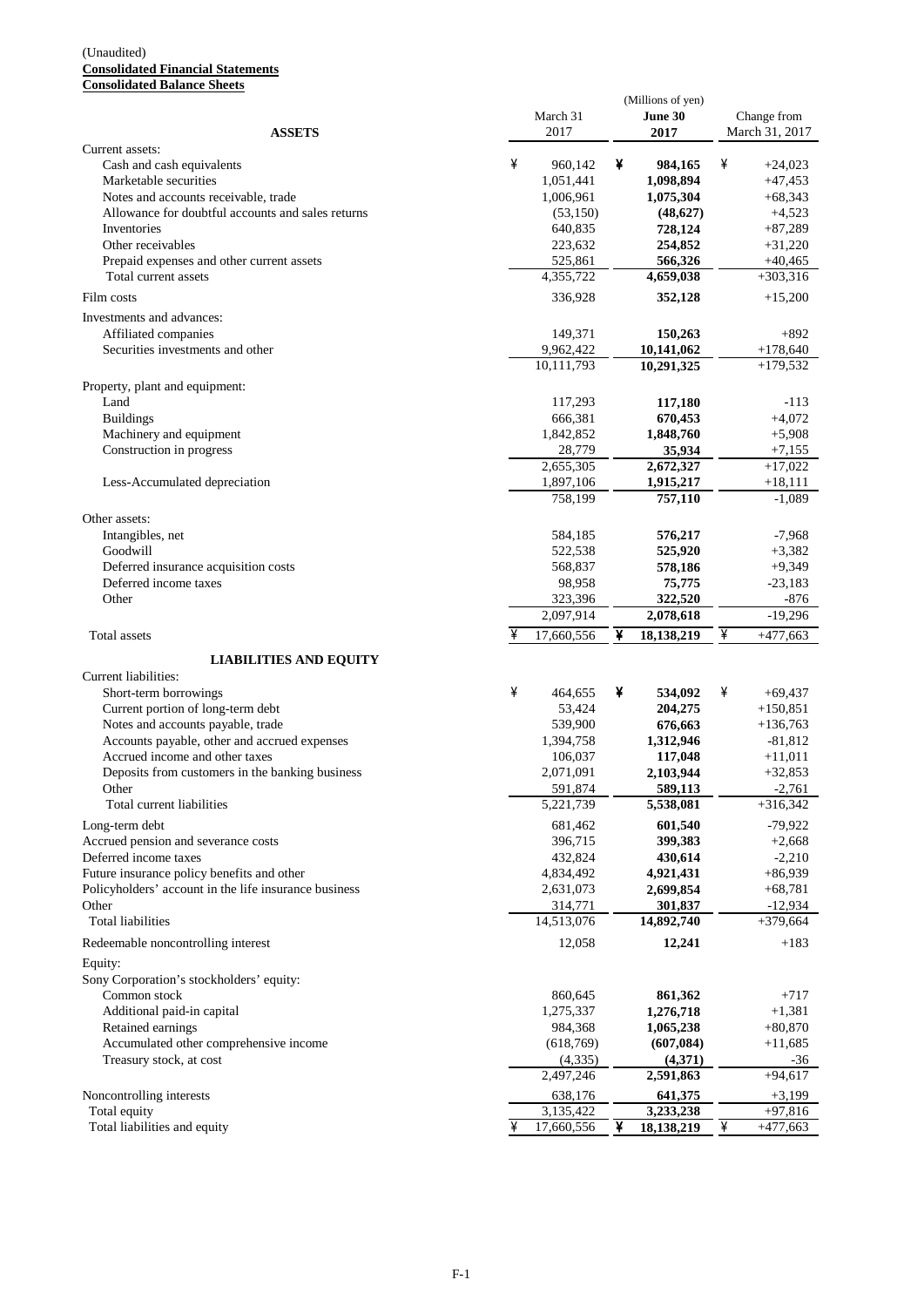#### **Consolidated Statements of Income**

| <u>Consondated Statements of Income</u>                       |                |                                             |                  |
|---------------------------------------------------------------|----------------|---------------------------------------------|------------------|
|                                                               |                | (Millions of yen, except per share amounts) |                  |
|                                                               |                | Three months ended June 30                  |                  |
|                                                               | 2016           | 2017                                        | Change from 2016 |
| Sales and operating revenue:                                  |                |                                             |                  |
| Net sales                                                     | ¥<br>1,362,517 | ¥<br>1,528,643                              |                  |
| Financial services revenue                                    | 230,909        | 301,360                                     |                  |
| Other operating revenue                                       | 19,773         | 28,110                                      |                  |
|                                                               | 1,613,199      | 1,858,113                                   | $+15.2%$         |
| <b>Costs and expenses:</b>                                    |                |                                             |                  |
| Cost of sales                                                 | 1,015,623      | 1,115,092                                   |                  |
| Selling, general and administrative                           | 338,097        | 357,379                                     |                  |
| Financial services expenses                                   | 181,631        | 255,258                                     |                  |
| Other operating (income) expense, net                         | 20,873         | (26, 111)                                   |                  |
|                                                               | 1,556,224      | 1,701,618                                   | $+9.3$           |
| Equity in net income (loss) of affiliated companies           | (783)          | 1,116                                       |                  |
| <b>Operating income</b>                                       | 56,192         | 157,611                                     | $+180.5$         |
| Other income:                                                 |                |                                             |                  |
| Interest and dividends                                        | 3,227          | 8,785                                       |                  |
| Foreign exchange gain, net                                    | 1,615          |                                             |                  |
| Other                                                         | 1,102          | 1,133                                       |                  |
|                                                               | 5,944          | 9,918                                       | $+66.9$          |
| Other expenses:                                               |                |                                             |                  |
| Interest                                                      | 3,801          | 4,516                                       |                  |
| Foreign exchange loss, net                                    |                | 12,968                                      |                  |
| Other                                                         | 1,319          | 1,151                                       |                  |
|                                                               | 5,120          | 18,635                                      | $+264.0$         |
| Income before income taxes                                    | 57,016         | 148,894                                     | $+161.1$         |
| Income taxes                                                  | 20,475         | 54,496                                      |                  |
| Net income                                                    | 36,541         | 94,398                                      | $+158.3$         |
| Less - Net income attributable to noncontrolling interests    | 15,375         | 13,527                                      |                  |
| Net income attributable to Sony Corporation's                 |                |                                             |                  |
| stockholders                                                  | ¥<br>21,166    | ¥<br>80,871                                 | $+282.1%$        |
| Per share data:<br>Not income ottain toble to Conv Compromise |                |                                             |                  |

| Net income attributable to Sony Corporation's |                |       |           |
|-----------------------------------------------|----------------|-------|-----------|
| stockholders                                  |                |       |           |
| — Basic                                       | 16.78 $\bm{Y}$ | 64.03 | $+281.6%$ |
| — Diluted                                     | 16.44          | 62.70 | $+281.4$  |

| — Diluted | 16.44 | 62.70 | $+281.4$ |
|-----------|-------|-------|----------|
|           |       |       |          |

### **Consolidated Statements of Comprehensive Income**

| Consonuated Blatements of Comprenensive income                          |               | (Millions of yen)          |                  |  |  |
|-------------------------------------------------------------------------|---------------|----------------------------|------------------|--|--|
|                                                                         |               | Three months ended June 30 |                  |  |  |
|                                                                         | 2016          | 2017                       | Change from 2016 |  |  |
| Net income                                                              | ¥<br>36,541   | ¥<br>94,398                | $+158.3%$        |  |  |
| Other comprehensive income, net of $tax -$                              |               |                            |                  |  |  |
| Unrealized gains (losses) on securities                                 | 20,395        | (3,189)                    |                  |  |  |
| Unrealized losses on derivative instruments                             | (145)         | (365)                      |                  |  |  |
| Pension liability adjustment                                            | 3,226         | 2,305                      |                  |  |  |
| Foreign currency translation adjustments                                | (90,998)      | 13,585                     |                  |  |  |
| Total comprehensive income (loss)                                       | (30,981)      | 106,734                    |                  |  |  |
| Less - Comprehensive income attributable<br>to noncontrolling interests | 25,000        | 14,178                     |                  |  |  |
| Comprehensive income (loss) attributable                                |               |                            |                  |  |  |
| to Sony Corporation's stockholders                                      | ¥<br>(55,981) | 92,556                     | $-$ %            |  |  |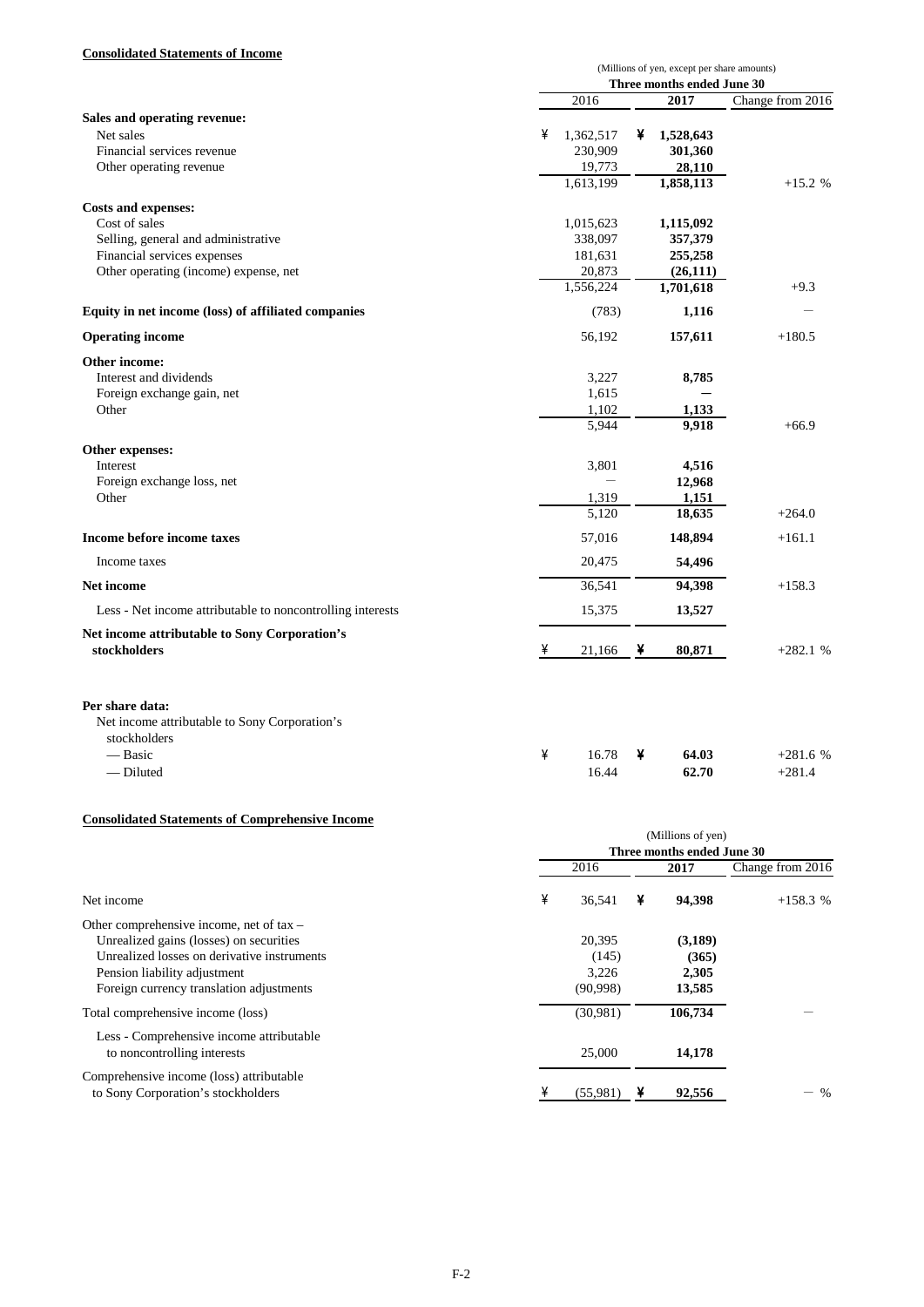### **Supplemental equity and comprehensive income information**

| зирренентат едину ани сопіргенензіvе пісопіе пітогніатіон                                     |   | Sony Corporation's<br>stockholders' equity |   | (Millions of yen)<br>Noncontrolling<br>interests |   | Total equity              |
|-----------------------------------------------------------------------------------------------|---|--------------------------------------------|---|--------------------------------------------------|---|---------------------------|
| Balance at March 31, 2016                                                                     | ¥ | 2,463,340                                  | ¥ | 661,070                                          | ¥ | 3,124,410                 |
| Exercise of stock acquisition rights                                                          |   | 268                                        |   |                                                  |   | 268                       |
| Stock based compensation                                                                      |   | 568                                        |   |                                                  |   | 568                       |
| Comprehensive income:                                                                         |   |                                            |   |                                                  |   |                           |
| Net income                                                                                    |   | 21,166                                     |   | 15,375                                           |   | 36,541                    |
| Other comprehensive income, net of tax -                                                      |   |                                            |   |                                                  |   |                           |
| Unrealized gains on securities                                                                |   | 9,029                                      |   | 11,366                                           |   | 20,395                    |
| Unrealized losses on derivative instruments                                                   |   | (145)                                      |   |                                                  |   | (145)                     |
| Pension liability adjustment                                                                  |   | 3,216                                      |   | 10                                               |   | 3,226                     |
| Foreign currency translation adjustments                                                      |   | (89, 247)                                  |   | (1,751)                                          |   | (90, 998)                 |
| Total comprehensive income (loss)                                                             |   | (55,981)                                   |   | 25,000                                           |   | (30,981)                  |
| Dividends declared                                                                            |   |                                            |   | (16, 434)                                        |   | (16, 434)                 |
| Transactions with noncontrolling interests shareholders and other                             |   | (26)                                       |   | (9,359)                                          |   | (9,385)                   |
| Balance at June 30, 2016                                                                      | ¥ | 2,408,169                                  | ¥ | 660,277                                          | ¥ | 3,068,446                 |
| Balance at March 31, 2017<br>Exercise of stock acquisition rights<br>Stock based compensation | ¥ | 2,497,246<br>1,434<br>530                  | ¥ | 638,176                                          | ¥ | 3,135,422<br>1,434<br>530 |
| Comprehensive income:<br>Net income<br>Other comprehensive income, net of tax -               |   | 80,871                                     |   | 13,527                                           |   | 94,398                    |
| Unrealized losses on securities                                                               |   | (2,943)                                    |   | (246)                                            |   | (3,189)                   |
| Unrealized losses on derivative instruments                                                   |   | (365)                                      |   |                                                  |   | (365)                     |
| Pension liability adjustment                                                                  |   | 2,299                                      |   | 6                                                |   | 2,305                     |
| Foreign currency translation adjustments                                                      |   | 12,694                                     |   | 891                                              |   | 13,585                    |
| Total comprehensive income                                                                    |   | 92,556                                     |   | 14,178                                           |   | 106,734                   |
| Dividends declared                                                                            |   |                                            |   | (12, 134)                                        |   | (12, 134)                 |
| Transactions with noncontrolling interests shareholders and other                             |   | 97                                         |   | 1,155                                            |   | 1,252                     |
| Balance at June 30, 2017                                                                      | ¥ | 2,591,863                                  | ¥ | 641,375                                          | ¥ | 3,233,238                 |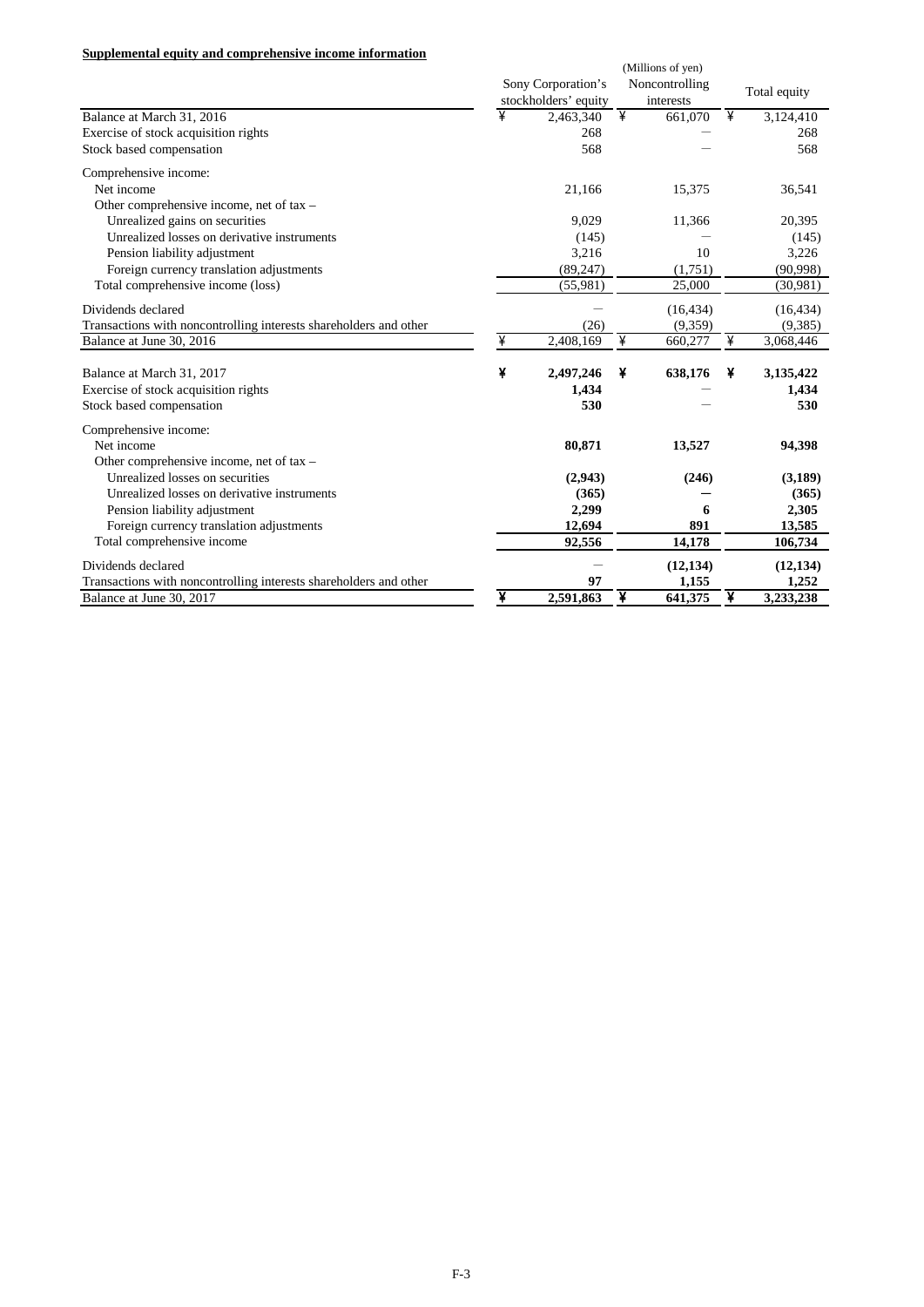#### **Consolidated Statements of Cash Flows**

|                                                                                                                   | (Millions of yen) |                            |   |            |  |  |
|-------------------------------------------------------------------------------------------------------------------|-------------------|----------------------------|---|------------|--|--|
|                                                                                                                   |                   | Three months ended June 30 |   |            |  |  |
|                                                                                                                   |                   | 2016                       |   | 2017       |  |  |
| Cash flows from operating activities:                                                                             |                   |                            |   |            |  |  |
| Net income<br>Adjustments to reconcile net income to net cash                                                     | ¥                 | 36,541                     | ¥ | 94,398     |  |  |
| provided by operating activities:                                                                                 |                   |                            |   |            |  |  |
| Depreciation and amortization, including amortization of deferred                                                 |                   |                            |   |            |  |  |
| insurance acquisition costs                                                                                       |                   | 93,557                     |   | 83,263     |  |  |
| Amortization of film costs                                                                                        |                   | 61,229                     |   | 79,318     |  |  |
| Accrual for pension and severance costs, less payments                                                            |                   | 3,449                      |   | 2,067      |  |  |
| Other operating (income) expense, net                                                                             |                   | 20,873                     |   | (26, 111)  |  |  |
| (Gain) loss on sale or devaluation of securities investments, net                                                 |                   | (72)                       |   | 44         |  |  |
| (Gain) loss on revaluation of marketable securities held in the financial                                         |                   |                            |   |            |  |  |
| services business for trading purposes, net                                                                       |                   | 47,138                     |   | (39, 151)  |  |  |
| Loss on revaluation or impairment of securities investments held                                                  |                   |                            |   |            |  |  |
| in the financial services business, net                                                                           |                   | $\overline{c}$             |   | 46         |  |  |
| Deferred income taxes                                                                                             |                   | (266)                      |   | 9,833      |  |  |
| Equity in net loss of affiliated companies, net of dividends                                                      |                   | 2,533                      |   | 256        |  |  |
| Changes in assets and liabilities:                                                                                |                   |                            |   |            |  |  |
| Increase in notes and accounts receivable, trade                                                                  |                   | (80,709)                   |   | (68, 488)  |  |  |
| Increase in inventories                                                                                           |                   | (75,044)                   |   | (83, 354)  |  |  |
| Increase in film costs                                                                                            |                   | (98, 223)                  |   | (94, 966)  |  |  |
| Increase in notes and accounts payable, trade                                                                     |                   | 76,274                     |   | 134,162    |  |  |
| Increase (decrease) in accrued income and other taxes                                                             |                   | (2,776)                    |   | 4,021      |  |  |
| Increase in future insurance policy benefits and other                                                            |                   | 55,216                     |   | 137,960    |  |  |
| Increase in deferred insurance acquisition costs                                                                  |                   | (20,528)                   |   | (21,617)   |  |  |
| Increase in marketable securities held in the financial services                                                  |                   |                            |   |            |  |  |
| business for trading purposes                                                                                     |                   | (26,702)                   |   | (12, 944)  |  |  |
| Increase in other current assets                                                                                  |                   | (75,600)                   |   | (54, 957)  |  |  |
| Decrease in other current liabilities                                                                             |                   | (62, 884)                  |   | (92, 573)  |  |  |
| Other                                                                                                             |                   | 62,178                     |   | (99)       |  |  |
| Net cash provided by operating activities                                                                         |                   | 16,186                     |   | 51,108     |  |  |
| Cash flows from investing activities:                                                                             |                   |                            |   |            |  |  |
| Payments for purchases of fixed assets                                                                            |                   | (106,002)                  |   | (56, 663)  |  |  |
| Proceeds from sales of fixed assets                                                                               |                   | 1,829                      |   | 3,257      |  |  |
| Payments for investments and advances by financial services business                                              |                   | (205, 729)                 |   | (256, 254) |  |  |
| Payments for investments and advances                                                                             |                   |                            |   |            |  |  |
| (other than financial services business)                                                                          |                   | (2,585)                    |   | (4, 442)   |  |  |
| Proceeds from sales or return of investments and collections of advances                                          |                   |                            |   |            |  |  |
| by financial services business                                                                                    |                   | 88,144                     |   | 94,201     |  |  |
| Proceeds from sales or return of investments and collections of advances                                          |                   |                            |   |            |  |  |
| (other than financial services business)                                                                          |                   | 2,383                      |   | 2,363      |  |  |
| Proceeds from sales of businesses                                                                                 |                   |                            |   | 9,378      |  |  |
| Other                                                                                                             |                   | 2,782                      |   | 14,800     |  |  |
| Net cash used in investing activities                                                                             |                   | (219, 178)                 |   | (193, 360) |  |  |
| Cash flows from financing activities:                                                                             |                   |                            |   |            |  |  |
| Proceeds from issuance of long-term debt                                                                          |                   | 1,031                      |   | 71,316     |  |  |
| Payments of long-term debt                                                                                        |                   | (48, 607)                  |   | (4,173)    |  |  |
| Increase (decrease) in short-term borrowings, net                                                                 |                   | (34, 895)                  |   | 70,684     |  |  |
| Increase in deposits from customers in the financial services business, net                                       |                   | 12,406                     |   | 49,827     |  |  |
| Dividends paid                                                                                                    |                   | (12,679)                   |   | (12, 687)  |  |  |
| Other                                                                                                             |                   | (15,809)                   |   | (9,293)    |  |  |
| Net cash provided by (used in) financing activities                                                               |                   | (98, 553)                  |   | 165,674    |  |  |
| Effect of exchange rate changes on cash and cash equivalents                                                      |                   | (50, 993)                  |   | 601        |  |  |
|                                                                                                                   |                   |                            |   | 24,023     |  |  |
| Net increase (decrease) in cash and cash equivalents<br>Cash and cash equivalents at beginning of the fiscal year |                   | (352, 538)<br>983,612      |   | 960,142    |  |  |
|                                                                                                                   |                   |                            |   |            |  |  |
| Cash and cash equivalents at end of the period                                                                    | ¥                 | 631,074                    | ¥ | 984,165    |  |  |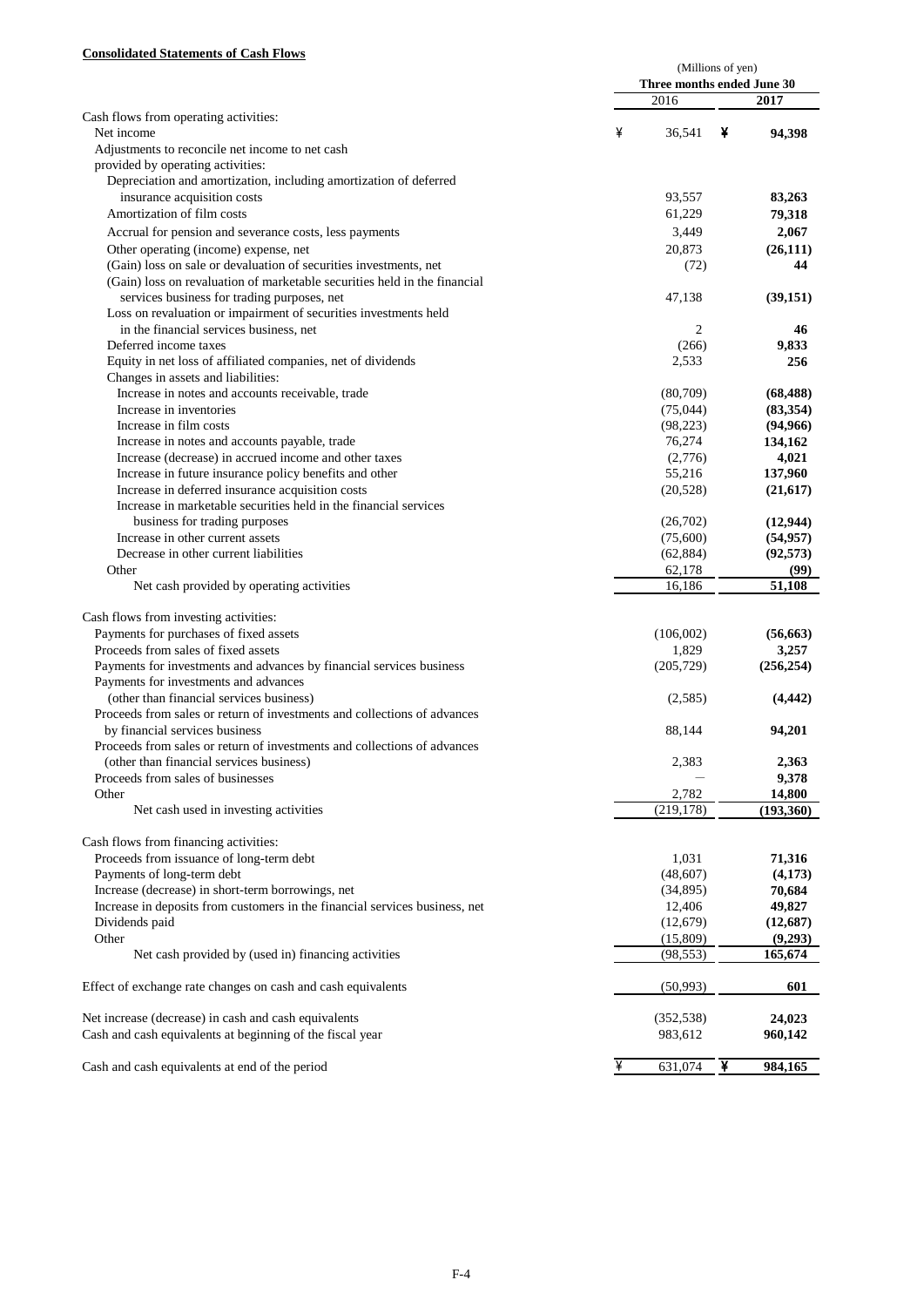#### **Business Segment Information**

|                              |                  | (Millions of yen)<br>Three months ended June 30 |                  |          |  |  |  |  |  |  |  |
|------------------------------|------------------|-------------------------------------------------|------------------|----------|--|--|--|--|--|--|--|
|                              |                  |                                                 |                  |          |  |  |  |  |  |  |  |
| Sales and operating revenue  | 2016             |                                                 | 2017             | Change   |  |  |  |  |  |  |  |
| <b>Mobile Communications</b> |                  |                                                 |                  |          |  |  |  |  |  |  |  |
| Customers                    | ¥<br>184,868     | ¥                                               | 179,066          | $-3.1%$  |  |  |  |  |  |  |  |
| Intersegment                 | 1,055            |                                                 | 2.121            |          |  |  |  |  |  |  |  |
| Total                        | 185,923          |                                                 | 181,187          | $-2.5$   |  |  |  |  |  |  |  |
| Game & Network Services      |                  |                                                 |                  |          |  |  |  |  |  |  |  |
| Customers                    | 310,768          |                                                 | 323,051          | $+4.0$   |  |  |  |  |  |  |  |
| Intersegment                 | 19,611           |                                                 | 25,011           |          |  |  |  |  |  |  |  |
| Total                        | 330,379          |                                                 | 348,062          | $+5.4$   |  |  |  |  |  |  |  |
| Imaging Products & Solutions |                  |                                                 |                  |          |  |  |  |  |  |  |  |
| Customers                    | 120,365          |                                                 | 154,117          | $+28.0$  |  |  |  |  |  |  |  |
| Intersegment                 | 1,861            |                                                 | 1,518            |          |  |  |  |  |  |  |  |
| Total                        | 122,226          |                                                 | 155,635          | $+27.3$  |  |  |  |  |  |  |  |
| Home Entertainment & Sound   |                  |                                                 |                  |          |  |  |  |  |  |  |  |
| Customers                    | 234,915          |                                                 | 256,465          | $+9.2$   |  |  |  |  |  |  |  |
| Intersegment                 | 1.004            |                                                 | 402              |          |  |  |  |  |  |  |  |
| Total                        | 235,919          |                                                 | 256,867          | $+8.9$   |  |  |  |  |  |  |  |
| Semiconductors               |                  |                                                 |                  |          |  |  |  |  |  |  |  |
| Customers                    | 118,273          |                                                 | 172,679          | $+46.0$  |  |  |  |  |  |  |  |
| Intersegment                 | 26,157           |                                                 | 31,582           |          |  |  |  |  |  |  |  |
| Total                        | 144,430          |                                                 | 204,261          | $+41.4$  |  |  |  |  |  |  |  |
| Pictures                     |                  |                                                 |                  |          |  |  |  |  |  |  |  |
| Customers                    | 183,123          |                                                 | 205,670          | $+12.3$  |  |  |  |  |  |  |  |
| Intersegment                 | 194              |                                                 | 141              |          |  |  |  |  |  |  |  |
| Total                        | 183,317          |                                                 | 205,811          | $+12.3$  |  |  |  |  |  |  |  |
| Music                        |                  |                                                 |                  |          |  |  |  |  |  |  |  |
| Customers                    | 138,409          |                                                 | 165,076          | $+19.3$  |  |  |  |  |  |  |  |
|                              | 3,495            |                                                 |                  |          |  |  |  |  |  |  |  |
| Intersegment<br>Total        | 141,904          |                                                 | 3,496<br>168,572 | $+18.8$  |  |  |  |  |  |  |  |
|                              |                  |                                                 |                  |          |  |  |  |  |  |  |  |
| <b>Financial Services</b>    |                  |                                                 |                  |          |  |  |  |  |  |  |  |
| Customers                    | 230.909          |                                                 | 301,360          | $+30.5$  |  |  |  |  |  |  |  |
| Intersegment<br>Total        | 1,810<br>232,719 |                                                 | 1,800            | $+30.3$  |  |  |  |  |  |  |  |
|                              |                  |                                                 | 303,160          |          |  |  |  |  |  |  |  |
| All Other                    |                  |                                                 |                  |          |  |  |  |  |  |  |  |
| <b>Customers</b>             | 84,936           |                                                 | 94,104           | $+10.8$  |  |  |  |  |  |  |  |
| Intersegment                 | 15,828           |                                                 | 15,136           |          |  |  |  |  |  |  |  |
| Total                        | 100,764          |                                                 | 109,240          | $+8.4$   |  |  |  |  |  |  |  |
| Corporate and elimination    | (64, 382)        |                                                 | (74, 682)        |          |  |  |  |  |  |  |  |
| Consolidated total           | ¥<br>1,613,199   | ¥                                               | 1.858.113        | $+15.2%$ |  |  |  |  |  |  |  |

Game & Network Services ("G&NS") intersegment amounts primarily consist of transactions with All Other.

Semiconductors intersegment amounts primarily consist of transactions with the Mobile Communications ("MC") segment, the G&NS segment and the Imaging Products & Solutions ("IP&S") segment.

All Other intersegment amounts primarily consist of transactions with the Pictures segment, the Music segment and the G&NS segment. Corporate and elimination includes certain brand and patent royalty income.

|                                | (Millions of yen)<br>Three months ended June 30 |   |          |           |  |  |  |  |  |  |
|--------------------------------|-------------------------------------------------|---|----------|-----------|--|--|--|--|--|--|
| <b>Operating income (loss)</b> | 2016                                            |   | 2017     | Change    |  |  |  |  |  |  |
| Mobile Communications          | 415                                             | ¥ | 3.616    | $+771.3%$ |  |  |  |  |  |  |
| Game & Network Services        | 44.031                                          |   | 17.733   | $-59.7$   |  |  |  |  |  |  |
| Imaging Products & Solutions   | 7.506                                           |   | 23.204   | $+209.1$  |  |  |  |  |  |  |
| Home Entertainment & Sound     | 20.241                                          |   | 22,583   | $+11.6$   |  |  |  |  |  |  |
| <b>Semiconductors</b>          | (43,549)                                        |   | 55,442   |           |  |  |  |  |  |  |
| Pictures                       | (10.640)                                        |   | (9.497)  |           |  |  |  |  |  |  |
| Music                          | 15.876                                          |   | 25,022   | $+57.6$   |  |  |  |  |  |  |
| <b>Financial Services</b>      | 48,547                                          |   | 46.223   | $-4.8$    |  |  |  |  |  |  |
| All Other                      | (6.953)                                         |   | (8,231)  |           |  |  |  |  |  |  |
| Total                          | 75.474                                          |   | 176,095  | $+133.3$  |  |  |  |  |  |  |
| Corporate and elimination      | (19.282)                                        |   | (18.484) |           |  |  |  |  |  |  |
| Consolidated total             | 56,192                                          |   | 157.611  | $+180.5%$ |  |  |  |  |  |  |

The 2016 segment disclosure above has been reclassified to reflect the change in the business segment classification discussed in Note 3.

Operating income (loss) is sales and operating revenue less costs and expenses, and includes equity in net income (loss) of affiliated companies. Corporate and elimination includes headquarters restructuring costs and certain other corporate expenses, including the amortization of certain intellectual property assets such as the cross-licensing of intangible assets acquired from Ericsson at the time of the Sony Mobile Communications acquisition, which are not allocated to segments.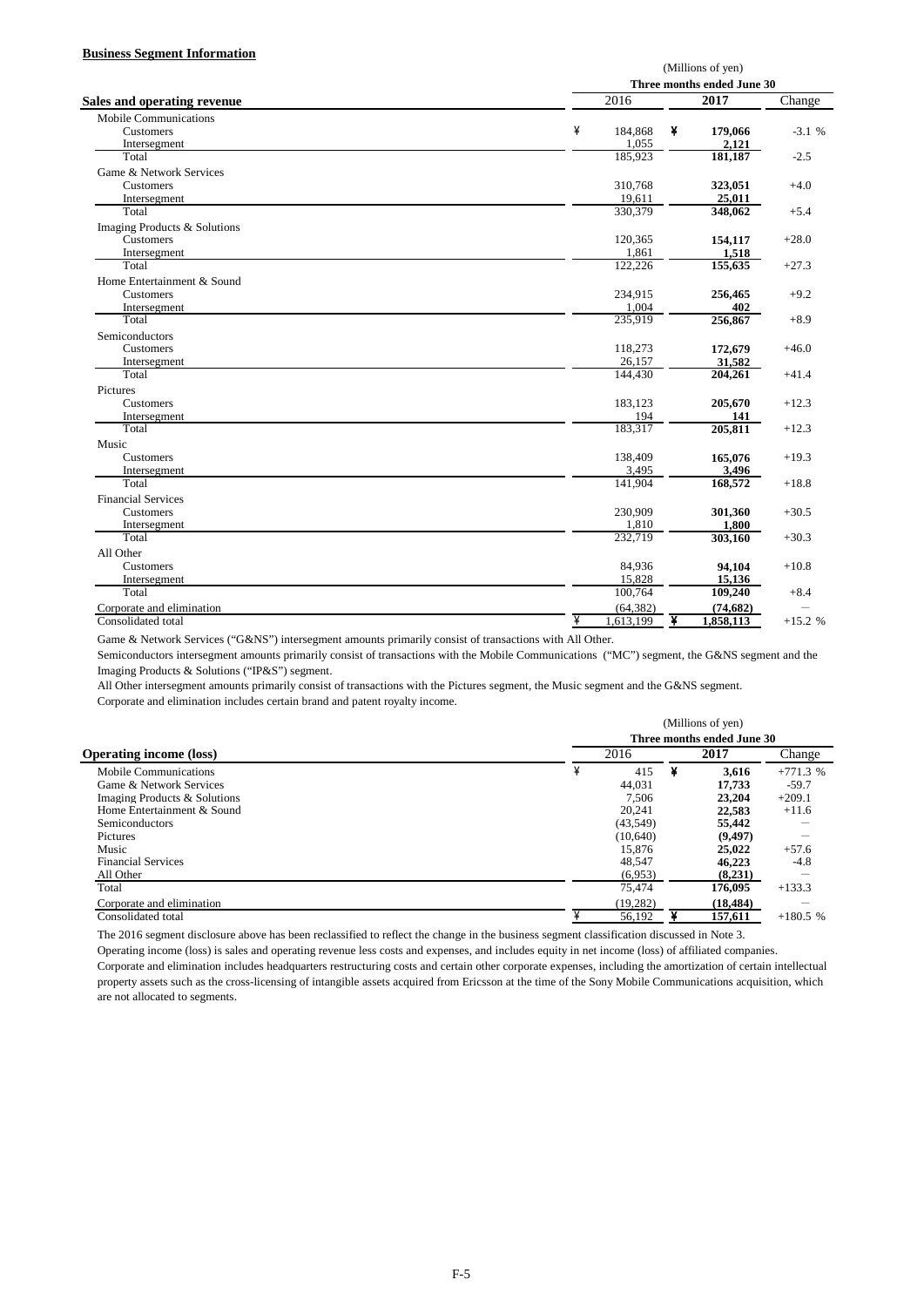#### **Sales to Customers by Product Category**

|                                                     | (Millions of yen)<br>Three months ended June 30 |           |   |           |          |  |  |  |  |  |
|-----------------------------------------------------|-------------------------------------------------|-----------|---|-----------|----------|--|--|--|--|--|
| Sales and operating revenue (to external customers) |                                                 | 2016      |   | 2017      | Change   |  |  |  |  |  |
|                                                     |                                                 |           |   |           |          |  |  |  |  |  |
| <b>Mobile Communications</b>                        | ¥                                               | 184,868   | ¥ | 179,066   | $-3.1%$  |  |  |  |  |  |
| Game & Network Services                             |                                                 |           |   |           |          |  |  |  |  |  |
| Hardware                                            |                                                 | 119,165   |   | 98,315    | $-17.5$  |  |  |  |  |  |
| Network                                             |                                                 | 145,558   |   | 195,302   | $+34.2$  |  |  |  |  |  |
| Other                                               |                                                 | 46,045    |   | 29,434    | $-36.1$  |  |  |  |  |  |
| Total                                               |                                                 | 310,768   |   | 323,051   | $+4.0$   |  |  |  |  |  |
| Imaging Products & Solutions                        |                                                 |           |   |           |          |  |  |  |  |  |
| Still and Video Cameras                             |                                                 | 75,529    |   | 105,863   | $+40.2$  |  |  |  |  |  |
| Other                                               |                                                 | 44,836    |   | 48,254    | $+7.6$   |  |  |  |  |  |
| Total                                               |                                                 | 120,365   |   | 154,117   | $+28.0$  |  |  |  |  |  |
| Home Entertainment & Sound                          |                                                 |           |   |           |          |  |  |  |  |  |
| <b>Televisions</b>                                  |                                                 | 166,293   |   | 179,374   | $+7.9$   |  |  |  |  |  |
| Audio and Video                                     |                                                 | 68,307    |   | 76,722    | $+12.3$  |  |  |  |  |  |
| Other                                               |                                                 | 315       |   | 369       | $+17.1$  |  |  |  |  |  |
| Total                                               |                                                 | 234,915   |   | 256,465   | $+9.2$   |  |  |  |  |  |
| Semiconductors                                      |                                                 | 118,273   |   | 172,679   | $+46.0$  |  |  |  |  |  |
| <b>Pictures</b>                                     |                                                 |           |   |           |          |  |  |  |  |  |
| <b>Motion Pictures</b>                              |                                                 | 75,322    |   | 70,274    | $-6.7$   |  |  |  |  |  |
| <b>Television Productions</b>                       |                                                 | 44,193    |   | 61,898    | $+40.1$  |  |  |  |  |  |
| Media Networks                                      |                                                 | 63,608    |   | 73,498    | $+15.5$  |  |  |  |  |  |
| Total                                               |                                                 | 183,123   |   | 205,670   | $+12.3$  |  |  |  |  |  |
| Music                                               |                                                 |           |   |           |          |  |  |  |  |  |
| Recorded Music                                      |                                                 | 89,706    |   | 99,822    | $+11.3$  |  |  |  |  |  |
| Music Publishing                                    |                                                 | 15,651    |   | 16,858    | $+7.7$   |  |  |  |  |  |
| Visual Media and Platform                           |                                                 | 33,052    |   | 48,396    | $+46.4$  |  |  |  |  |  |
| Total                                               |                                                 | 138,409   |   | 165,076   | $+19.3$  |  |  |  |  |  |
| <b>Financial Services</b>                           |                                                 | 230,909   |   | 301,360   | $+30.5$  |  |  |  |  |  |
| All Other                                           |                                                 | 84,936    |   | 94,104    | $+10.8$  |  |  |  |  |  |
| Corporate                                           |                                                 | 6,633     |   | 6,525     | $-1.6$   |  |  |  |  |  |
| Consolidated total                                  | ¥                                               | 1,613,199 | ¥ | 1,858,113 | $+15.2%$ |  |  |  |  |  |

The above table includes a breakdown of sales and operating revenue to external customers for certain segments shown in the Business Segment Information on page F-5. Sony management views each segment as a single operating segment. However, Sony believes that the breakdown of sales and operating revenue to external customers for the segments in this table is useful to investors in understanding sales by product category.

In the G&NS segment, Hardware includes home and portable game consoles; Network includes network services relating to game, video and music content provided by Sony Interactive Entertainment; Other includes packaged software and peripheral devices. In the IP&S segment, Still and Video Cameras includes interchangeable lens cameras, compact digital cameras, consumer video cameras and video cameras for broadcast; Other includes display products such as projectors and medical equipment. In the HE&S segment, Televisions includes LCD and OLED televisions; Audio and Video includes Blu-ray disc players and recorders, home audio, headphones and memory-based portable audio devices. In the Pictures segment, Motion Pictures includes the worldwide production, acquisition and distribution of motion pictures and direct-to-video content; Television Productions includes the production, acquisition and distribution of television programming; Media Networks includes the operation of television and digital networks worldwide. In the Music segment, Recorded Music includes the distribution of physical and digital recorded music and revenue derived from artists' live performances; Music Publishing includes the management and licensing of the words and music of songs; Visual Media and Platform includes the production and distribution of animation titles, including game applications based on the animation titles, and various service offerings for music and visual products.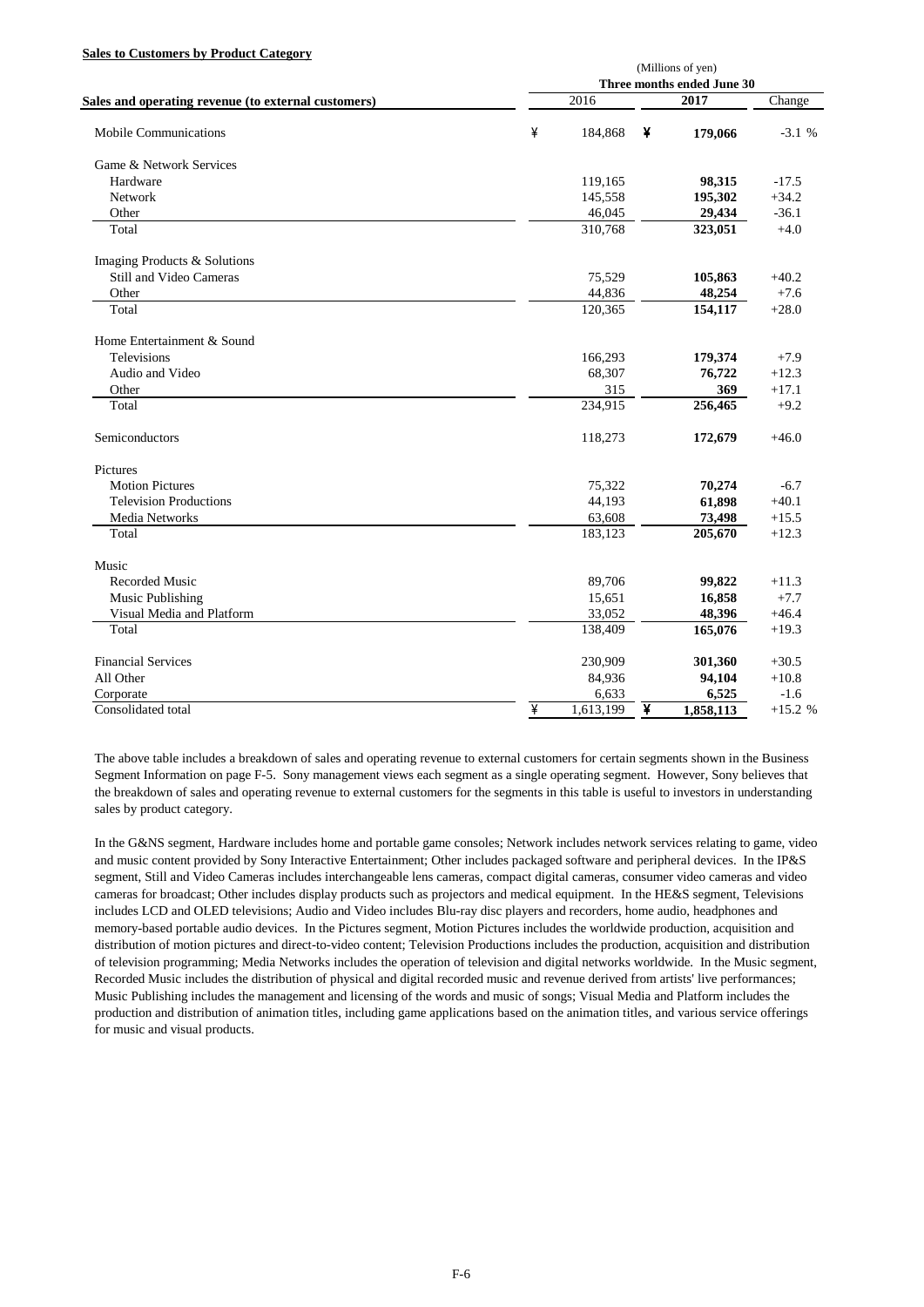#### **Other Items**

|                                                                    |                            | (Millions of yen) |   |        |          |  |  |  |  |  |  |  |
|--------------------------------------------------------------------|----------------------------|-------------------|---|--------|----------|--|--|--|--|--|--|--|
|                                                                    | Three months ended June 30 |                   |   |        |          |  |  |  |  |  |  |  |
| <b>Depreciation and amortization</b>                               |                            | 2016              |   | 2017   | Change   |  |  |  |  |  |  |  |
| Mobile Communications                                              | ¥                          | 5,151             | ¥ | 4,585  | $-11.0%$ |  |  |  |  |  |  |  |
| Game & Network Services                                            |                            | 5,529             |   | 6.904  | $+24.9$  |  |  |  |  |  |  |  |
| Imaging Products & Solutions                                       |                            | 6.085             |   | 5,861  | $-3.7$   |  |  |  |  |  |  |  |
| Home Entertainment & Sound                                         |                            | 5,153             |   | 4.989  | $-3.2$   |  |  |  |  |  |  |  |
| Semiconductors                                                     |                            | 25,306            |   | 23,802 | $-5.9$   |  |  |  |  |  |  |  |
| Pictures                                                           |                            | 4.934             |   | 5.972  | $+21.0$  |  |  |  |  |  |  |  |
| Music                                                              |                            | 3,687             |   | 4.142  | $+12.3$  |  |  |  |  |  |  |  |
| Financial Services, including deferred insurance acquisition costs |                            | 24,363            |   | 15,107 | $-38.0$  |  |  |  |  |  |  |  |
| All Other                                                          |                            | 2,305             |   | 1,723  | $-25.2$  |  |  |  |  |  |  |  |
| Total                                                              |                            | 82,513            |   | 73,085 | $-11.4$  |  |  |  |  |  |  |  |
| Corporate                                                          |                            | 11.044            |   | 10,178 | $-7.8$   |  |  |  |  |  |  |  |
| Consolidated total                                                 | ¥                          | 93,557            |   | 83,263 | $-11.0%$ |  |  |  |  |  |  |  |

|                                                   |   | (Millions of yen)<br>Three months ended June 30, 2016 |   |                                                           |   |       |  |  |  |  |  |
|---------------------------------------------------|---|-------------------------------------------------------|---|-----------------------------------------------------------|---|-------|--|--|--|--|--|
| Restructuring charges and associated depreciation |   | Total net<br>restructuring<br>charges                 |   | Depreciation<br>associated with<br>restructured<br>assets |   | Total |  |  |  |  |  |
| Mobile Communications                             | ¥ | 322                                                   | ¥ |                                                           | ¥ | 322   |  |  |  |  |  |
| Game & Network Services                           |   | 110                                                   |   |                                                           |   | 110   |  |  |  |  |  |
| Imaging Products & Solutions                      |   | ⇁                                                     |   |                                                           |   |       |  |  |  |  |  |
| Home Entertainment & Sound                        |   | 12                                                    |   |                                                           |   | 12    |  |  |  |  |  |
| Semiconductors                                    |   | 3                                                     |   |                                                           |   | 3     |  |  |  |  |  |
| Pictures                                          |   | 835                                                   |   |                                                           |   | 835   |  |  |  |  |  |
| Music                                             |   | 110                                                   |   |                                                           |   | 110   |  |  |  |  |  |
| <b>Financial Services</b>                         |   |                                                       |   |                                                           |   |       |  |  |  |  |  |
| All Other and Corporate                           |   | 346                                                   |   |                                                           |   | 346   |  |  |  |  |  |
| Consolidated total                                | ¥ | 1,745                                                 | ¥ |                                                           |   | 1,745 |  |  |  |  |  |
|                                                   |   | <b>m</b> 1.                                           |   | Three months ended June 30, 2017<br>Depreciation          |   |       |  |  |  |  |  |

|                                                          |   | 1.m ee montms chucu sunc oot 2017     |   |                                                           |   |       |  |  |  |  |  |  |
|----------------------------------------------------------|---|---------------------------------------|---|-----------------------------------------------------------|---|-------|--|--|--|--|--|--|
| <b>Restructuring charges and associated depreciation</b> |   | Total net<br>restructuring<br>charges |   | Depreciation<br>associated with<br>restructured<br>assets |   | Total |  |  |  |  |  |  |
| Mobile Communications                                    | ¥ | 649                                   | ¥ | 0                                                         | ¥ | 649   |  |  |  |  |  |  |
| Game & Network Services                                  |   |                                       |   |                                                           |   |       |  |  |  |  |  |  |
| Imaging Products & Solutions                             |   | 12                                    |   |                                                           |   | 12    |  |  |  |  |  |  |
| Home Entertainment & Sound                               |   | 15                                    |   |                                                           |   | 15    |  |  |  |  |  |  |
| Semiconductors                                           |   |                                       |   |                                                           |   |       |  |  |  |  |  |  |
| Pictures                                                 |   | 570                                   |   |                                                           |   | 570   |  |  |  |  |  |  |
| Music                                                    |   |                                       |   |                                                           |   | 7     |  |  |  |  |  |  |
| <b>Financial Services</b>                                |   |                                       |   |                                                           |   |       |  |  |  |  |  |  |
| All Other and Corporate                                  |   | 1,185                                 |   | 0                                                         |   | 1,185 |  |  |  |  |  |  |
| Consolidated total                                       |   | 2,438                                 | ¥ | $\bf{0}$                                                  |   | 2,438 |  |  |  |  |  |  |

Depreciation associated with restructured assets as used in the context of the disclosures regarding restructuring activities refers to the increase in depreciation expense caused by revising the useful life and the salvage value of depreciable fixed assets under an approved restructuring plan. Any impairment of the assets is recognized immediately in the period it is identified.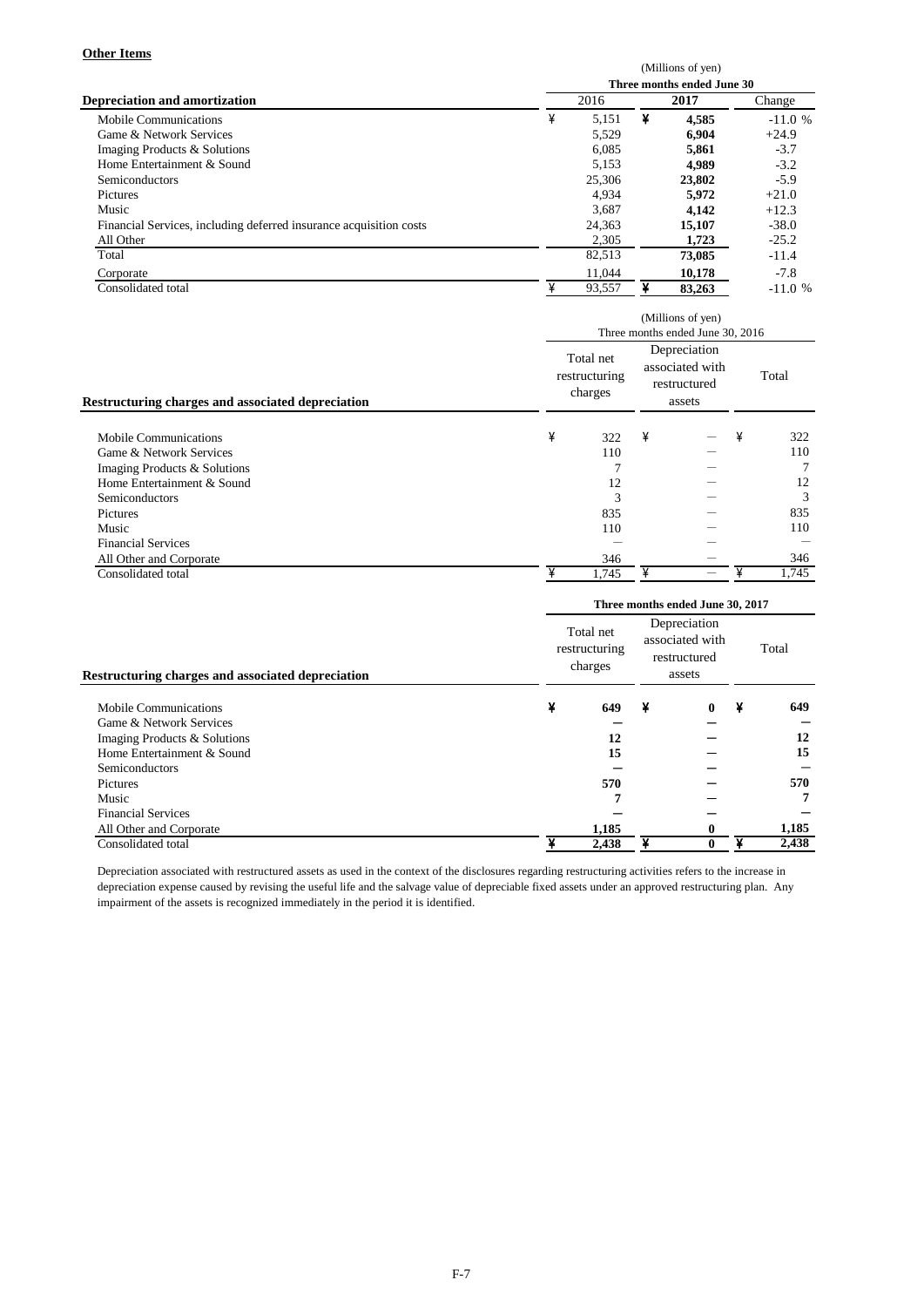### **Geographic Information**

|                                                     | (Millions of yen)<br>Three months ended June 30 |           |   |           |          |  |  |  |  |  |  |
|-----------------------------------------------------|-------------------------------------------------|-----------|---|-----------|----------|--|--|--|--|--|--|
| Sales and operating revenue (to external customers) |                                                 | 2016      |   | 2017      | Change   |  |  |  |  |  |  |
| Japan                                               | ¥                                               | 511,411   | ¥ | 619.741   | $+21.2%$ |  |  |  |  |  |  |
| <b>United States</b>                                |                                                 | 353.614   |   | 360,936   | $+2.1$   |  |  |  |  |  |  |
| Europe                                              |                                                 | 345,517   |   | 351,750   | $+1.8$   |  |  |  |  |  |  |
| China                                               |                                                 | 109,073   |   | 162,216   | $+48.7$  |  |  |  |  |  |  |
| Asia-Pacific                                        |                                                 | 191.670   |   | 247,398   | $+29.1$  |  |  |  |  |  |  |
| Other Areas                                         |                                                 | 101.914   |   | 116.072   | $+13.9$  |  |  |  |  |  |  |
| Total                                               |                                                 | 1,613,199 |   | 1,858,113 | $+15.2%$ |  |  |  |  |  |  |

Geographic Information shows sales and operating revenue recognized by location of customers.

Major countries and areas in each geographic segment excluding Japan, United States and China are as follows:

(1) Europe: United Kingdom, France, Germany, Russia, Spain and Sweden

(2) Asia-Pacific: India, South Korea and Oceania

(3) Other Areas: The Middle East/Africa, Brazil, Mexico and Canada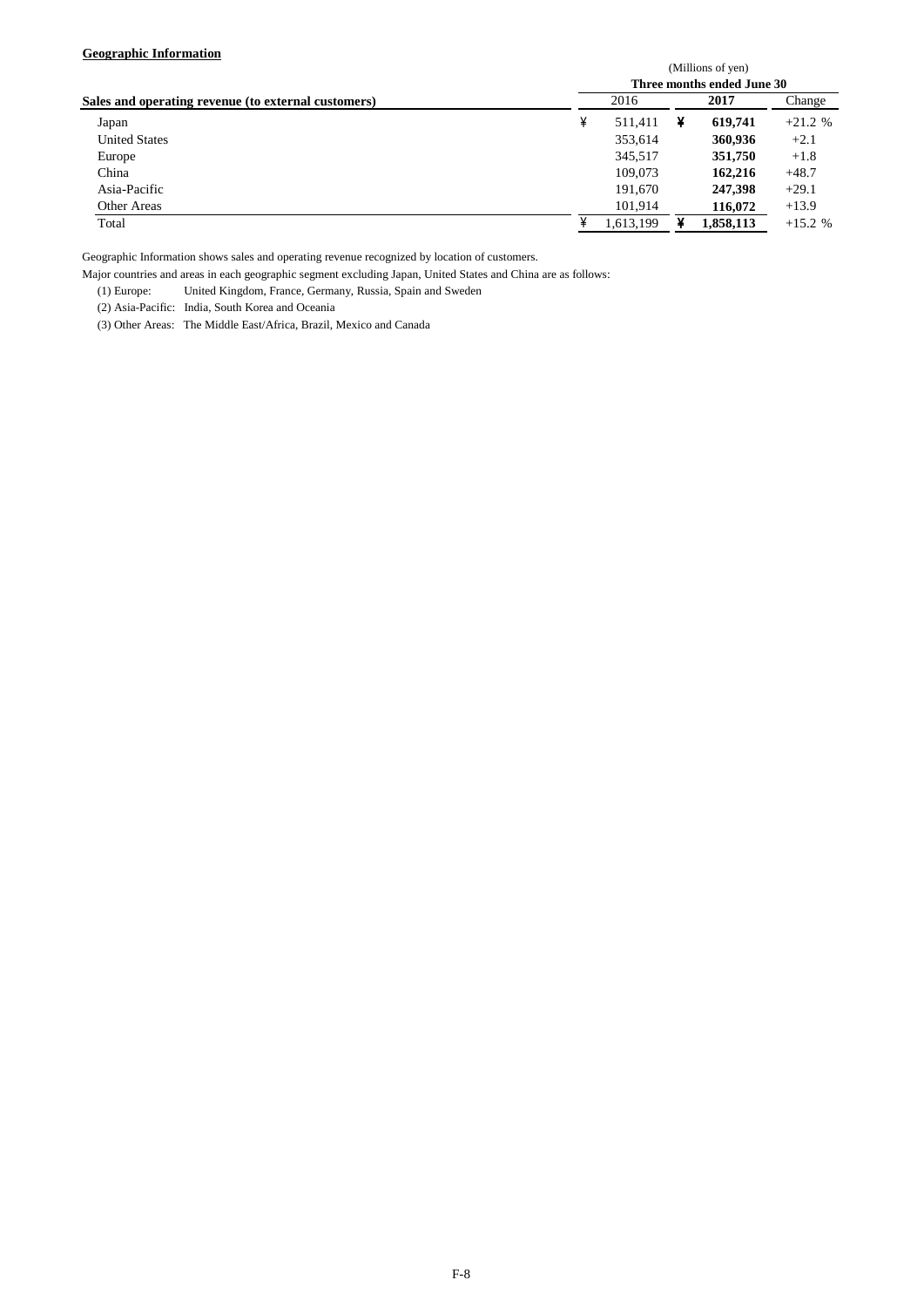#### **Condensed Financial Services Financial Statements**

The following schedules show unaudited condensed financial statements for the Financial Services segment and all other segments excluding Financial Services. These presentations are not in accordance with accounting principles generally accepted in the United States of America ("U.S. GAAP"), which is used by Sony to prepare its consolidated financial statements. However, because the Financial Services segment is different in nature from Sony's other segments, Sony believes that a comparative presentation may be useful in understanding and analyzing Sony's consolidated financial statements. Transactions between the Financial Services segment and Sony without the Financial Services segment, including noncontrolling interests, are included in those respective presentations, then eliminated in the consolidated figures shown below.

(Millions of yen)

#### **Condensed Balance Sheets**

|                                                         | <b>Financial Services</b> |                       |   |                 |   | Sony without<br><b>Financial Services</b> |   |                 | Consolidated |                  |   |                 |
|---------------------------------------------------------|---------------------------|-----------------------|---|-----------------|---|-------------------------------------------|---|-----------------|--------------|------------------|---|-----------------|
|                                                         |                           | March 31<br>2017      |   | June 30<br>2017 |   | March 31<br>2017                          |   | June 30<br>2017 |              | March 31<br>2017 |   | June 30<br>2017 |
| <b>ASSETS</b>                                           |                           |                       |   |                 |   |                                           |   |                 |              |                  |   |                 |
| Current assets:                                         |                           |                       |   |                 |   |                                           |   |                 |              |                  |   |                 |
| Cash and cash equivalents                               | ¥                         | 268.382 ¥             |   | 353,402 ¥       |   | 691.760 ¥                                 |   | $630.763$ ¥     |              | 960.142 ¥        |   | 984.165         |
| Marketable securities                                   |                           | 1,051,441             |   | 1,098,894       |   |                                           |   |                 |              | 1,051,441        |   | 1,098,894       |
| Notes and accounts receivable, trade                    |                           | 10,931                |   | 11,321          |   | 947,602                                   |   | 1,018,968       |              | 953,811          |   | 1,026,677       |
| Inventories                                             |                           |                       |   |                 |   | 640,835                                   |   | 728,124         |              | 640,835          |   | 728,124         |
| Other receivables                                       |                           | 56,807                |   | 52,483          |   | 167,127                                   |   | 202,587         |              | 223,632          |   | 254,852         |
| Prepaid expenses and other current assets               |                           | 112,085               |   | 135,166         |   | 414,420                                   |   | 431,844         |              | 525,861          |   | 566,326         |
| Total current assets                                    |                           | 1,499,646             |   | 1,651,266       |   | 2,861,744                                 |   | 3,012,286       |              | 4,355,722        |   | 4,659,038       |
| Film costs:                                             |                           |                       |   |                 |   | 336,928                                   |   | 352,128         |              | 336,928          |   | 352,128         |
| Investments and advances:                               |                           | 9,904,576             |   | 10,085,189      |   | 285,965                                   |   | 284,514         |              | 10,111,793       |   | 10,291,325      |
| Investments in Financial Services, at cost              |                           |                       |   |                 |   | 133,514                                   |   | 133,514         |              |                  |   |                 |
| Property, plant and equipment:                          |                           | 21,323                |   | 21,848          |   | 735,590                                   |   | 733,976         |              | 758,199          |   | 757,110         |
| Other assets:                                           |                           |                       |   |                 |   |                                           |   |                 |              |                  |   |                 |
| Intangibles, net                                        |                           | 30.643                |   | 29.634          |   | 553.542                                   |   | 546.583         |              | 584,185          |   | 576,217         |
| Goodwill                                                |                           | 2,375                 |   | 2,375           |   | 520,163                                   |   | 523,545         |              | 522,538          |   | 525,920         |
| Deferred insurance acquisition costs                    |                           | 568,837               |   | 578,186         |   |                                           |   |                 |              | 568,837          |   | 578,186         |
| Deferred income taxes                                   |                           | 1,868                 |   | 1,494           |   | 97,090                                    |   | 74,281          |              | 98,958           |   | 75,775          |
| Other                                                   |                           | 34,607                |   | 38,899          |   | 292,529                                   |   | 287,367         |              | 323,396          |   | 322,520         |
|                                                         |                           | 638,330               |   | 650,588         |   | 1,463,324                                 |   | 1,431,776       |              | 2,097,914        |   | 2,078,618       |
| Total assets                                            |                           | 12,063,875            | ¥ | 12,408,891      | ¥ | 5,817,065                                 | ¥ | 5,948,194       | ¥            | 17,660,556       | ¥ | 18,138,219      |
| <b>LIABILITIES AND EQUITY</b>                           |                           |                       |   |                 |   |                                           |   |                 |              |                  |   |                 |
| Current liabilities:                                    |                           |                       |   |                 |   |                                           |   |                 |              |                  |   |                 |
| Short-term borrowings                                   | ¥                         | 411,643 $\frac{1}{2}$ |   | 476,776 ¥       |   | 106,437 ¥                                 |   | 261,591 ¥       |              | 518,079 ¥        |   | 738,367         |
| Notes and accounts payable, trade                       |                           |                       |   |                 |   | 539,900                                   |   | 676,663         |              | 539,900          |   | 676,663         |
| Accounts payable, other and accrued expenses            |                           | 31,486                |   | 25,990          |   | 1,364,042                                 |   | 1,287,671       |              | 1,394,758        |   | 1,312,946       |
| Accured income and other taxes                          |                           | 13,512                |   | 13,409          |   | 92,525                                    |   | 103,639         |              | 106,037          |   | 117,048         |
| Deposits from customers in the banking business         |                           | 2,071,091             |   | 2,103,944       |   |                                           |   |                 |              | 2,071,091        |   | 2,103,944       |
| Other                                                   |                           | 173,853               |   | 190,013         |   | 422,916                                   |   | 402,904         |              | 591,874          |   | 589,113         |
| Total current liabilities                               |                           | 2,701,585             |   | 2,810,132       |   | 2,525,820                                 |   | 2,732,468       |              | 5,221,739        |   | 5,538,081       |
| Long-term debt                                          |                           | 75,511                |   | 146,269         |   | 609,692                                   |   | 459,012         |              | 681,462          |   | 601,540         |
| Accrued pension and severance costs                     |                           | 31,289                |   | 31,754          |   | 365,427                                   |   | 367,629         |              | 396,715          |   | 399,383         |
| Deferred income taxes                                   |                           | 317,043               |   | 318,452         |   | 115,781                                   |   | 112,162         |              | 432,824          |   | 430,614         |
| Future insurance policy benefits and other              |                           | 4,834,492             |   | 4,921,431       |   |                                           |   |                 |              | 4,834,492        |   | 4,921,431       |
| Policyholders' account in the life insurance business   |                           | 2,631,073             |   | 2,699,854       |   | $\equiv$                                  |   | ▃               |              | 2,631,073        |   | 2,699,854       |
| Other                                                   |                           | 21,825                |   | 21,744          |   | 317,980                                   |   | 304,757         |              | 314,771          |   | 301,837         |
| <b>Total liabilities</b>                                |                           | 10,612,818            |   | 10,949,636      |   | 3.934.700                                 |   | 3,976,028       |              | 14,513,076       |   | 14,892,740      |
| Redeemable noncontrolling interest                      |                           |                       |   |                 |   | 12,058                                    |   | 12,241          |              | 12,058           |   | 12,241          |
| Equity:                                                 |                           |                       |   |                 |   |                                           |   |                 |              |                  |   |                 |
| Stockholders' equity of Financial Services              |                           | 1,449,605             |   | 1,457,763       |   |                                           |   |                 |              |                  |   |                 |
| Stockholders' equity of Sony without Financial Services |                           |                       |   |                 |   | 1,770,632                                 |   | 1,860,144       |              |                  |   |                 |
| Sony Corporation's stockholders' equity                 |                           |                       |   |                 |   |                                           |   |                 |              | 2,497,246        |   | 2,591,863       |
| Noncontrolling interests                                |                           | 1,452                 |   | 1,492           |   | 99.675                                    |   | 99.781          |              | 638,176          |   | 641,375         |
| Total equity                                            |                           | 1,451,057             |   | 1,459,255       |   | 1,870,307                                 |   | 1,959,925       |              | 3,135,422        |   | 3,233,238       |
| Total liabilities and equity                            | ¥                         | 12,063,875            | ¥ | 12,408,891      | ¥ | 5,817,065                                 | ¥ | 5,948,194       | ¥            | 17,660,556       | ¥ | 18,138,219      |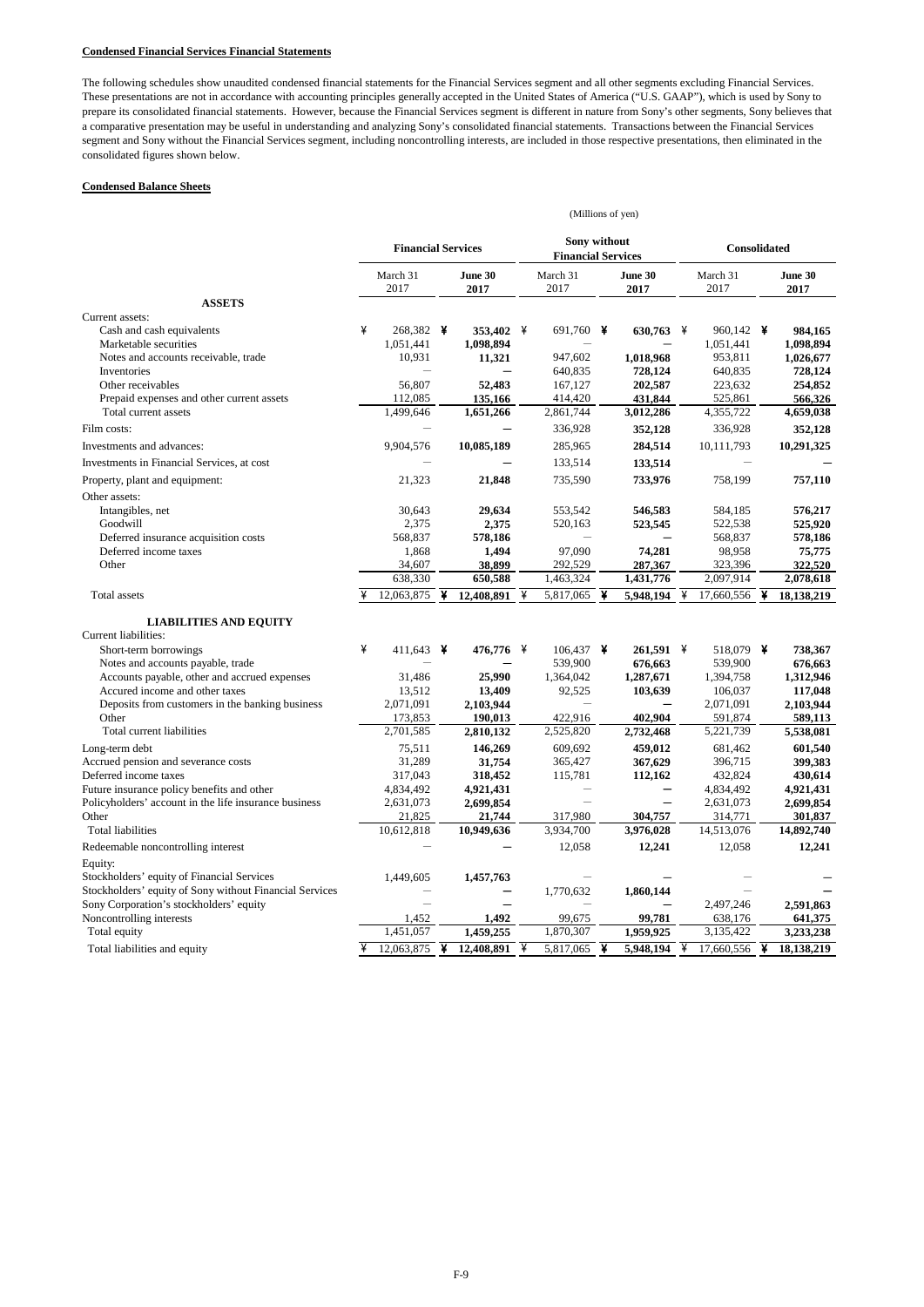#### **Condensed Statements of Income**

#### (Millions of yen)

|                                                            |   |         |   | <b>Financial Services</b>  |           | <b>Sony without Financial Services</b> |   |           |           |  |  |  |
|------------------------------------------------------------|---|---------|---|----------------------------|-----------|----------------------------------------|---|-----------|-----------|--|--|--|
|                                                            |   |         |   | Three months ended June 30 |           | Three months ended June 30             |   |           |           |  |  |  |
|                                                            |   | 2016    |   | 2017                       | Change    | 2016                                   |   | 2017      | Change    |  |  |  |
| Financial services revenue                                 | ¥ | 232,719 | ¥ | 303,160                    | $+30.3 %$ |                                        |   |           | $-$ %     |  |  |  |
| Net sales and operating revenue                            |   |         |   |                            |           | 1,383,281                              |   | 1,557,692 | $+12.6$   |  |  |  |
|                                                            |   | 232,719 |   | 303,160                    | $+30.3$   | 1,383,281                              |   | 1,557,692 | $+12.6$   |  |  |  |
| Cost of sales                                              |   |         |   |                            |           | 1,017,968                              |   | 1,117,599 | $+9.8$    |  |  |  |
| Selling, general and administrative                        |   |         |   |                            |           | 336,744                                |   | 355,811   | $+5.7$    |  |  |  |
| Financial services expenses                                |   | 183,440 |   | 257,058                    | $+40.1$   |                                        |   |           |           |  |  |  |
| Other operating expense, net                               |   |         |   |                            | $-100.0$  | 20,869                                 |   | (26, 111) |           |  |  |  |
|                                                            |   | 183,444 |   | 257,058                    | $+40.1$   | 1,375,581                              |   | 1,447,299 | $+5.2$    |  |  |  |
| Equity in net income (loss) of affiliated companies        |   | (728)   |   | 121                        |           | (55)                                   |   | 995       |           |  |  |  |
| <b>Operating income</b>                                    |   | 48,547  |   | 46,223                     | $-4.8$    | 7,645                                  |   | 111,388   |           |  |  |  |
| Other income (expenses), net                               |   |         |   |                            |           | 15,179                                 |   | 6,356     | $-58.1$   |  |  |  |
| Income before income taxes                                 |   | 48,547  |   | 46,223                     | $-4.8$    | 22,824                                 |   | 117,744   | $+415.9$  |  |  |  |
| Income taxes                                               |   | 13,707  |   | 13,456                     |           | 6,767                                  |   | 41,040    |           |  |  |  |
| <b>Net Income</b>                                          |   | 34,840  |   | 32,767                     | $-6.0$    | 16,057                                 |   | 76,704    | $+377.7$  |  |  |  |
| Less - Net income attributable to noncontrolling interests |   | (249)   |   | 50                         |           | 1,427                                  |   | 1,372     |           |  |  |  |
| <b>Net income of Financial Services</b>                    |   | 35,089  | ¥ | 32,717                     | $-6.8 \%$ |                                        | ¥ |           | $-$ %     |  |  |  |
| <b>Net income of Sony without Financial Services</b>       | ¥ | —       | ¥ |                            | $-$ % \;  | 14,630                                 | ¥ | 75,332    | $+414.9%$ |  |  |  |

|                                                            | <b>Consolidated</b> |           |   |                            |           |  |  |  |  |
|------------------------------------------------------------|---------------------|-----------|---|----------------------------|-----------|--|--|--|--|
|                                                            |                     |           |   | Three months ended June 30 |           |  |  |  |  |
|                                                            |                     | 2016      |   | 2017                       | Change    |  |  |  |  |
| Financial services revenue                                 | ¥                   | 230,909   | ¥ | 301,360                    | $+30.5%$  |  |  |  |  |
| Net sales and operating revenue                            |                     | 1,382,290 |   | 1,556,753                  | $+12.6$   |  |  |  |  |
|                                                            |                     | 1,613,199 |   | 1,858,113                  | $+15.2$   |  |  |  |  |
| Cost of sales                                              |                     | 1,015,623 |   | 1,115,092                  | $+9.8$    |  |  |  |  |
| Selling, general and administrative                        |                     | 338,097   |   | 357,379                    | $+5.7$    |  |  |  |  |
| Financial services expenses                                |                     | 181,631   |   | 255,258                    | $+40.5$   |  |  |  |  |
| Other operating expense, net                               |                     | 20,873    |   | (26, 111)                  |           |  |  |  |  |
|                                                            |                     | 1,556,224 |   | 1,701,618                  | $+9.3$    |  |  |  |  |
| Equity in net income (loss) of affiliated companies        |                     | (783)     |   | 1,116                      |           |  |  |  |  |
| <b>Operating income</b>                                    |                     | 56,192    |   | 157.611                    | $+180.5$  |  |  |  |  |
| Other income (expenses), net                               |                     | 824       |   | (8,717)                    |           |  |  |  |  |
| Income before income taxes                                 |                     | 57.016    |   | 148,894                    | $+161.1$  |  |  |  |  |
| Income taxes                                               |                     | 20,475    |   | 54,496                     |           |  |  |  |  |
| <b>Net Income</b>                                          |                     | 36,541    |   | 94,398                     | $+158.3$  |  |  |  |  |
| Less - Net income attributable to noncontrolling interests |                     | 15,375    |   | 13,527                     |           |  |  |  |  |
| Net income attributable to Sony Corporation's stockholders | ¥                   | 21,166    | ¥ | 80.871                     | $+282.1%$ |  |  |  |  |

#### F-10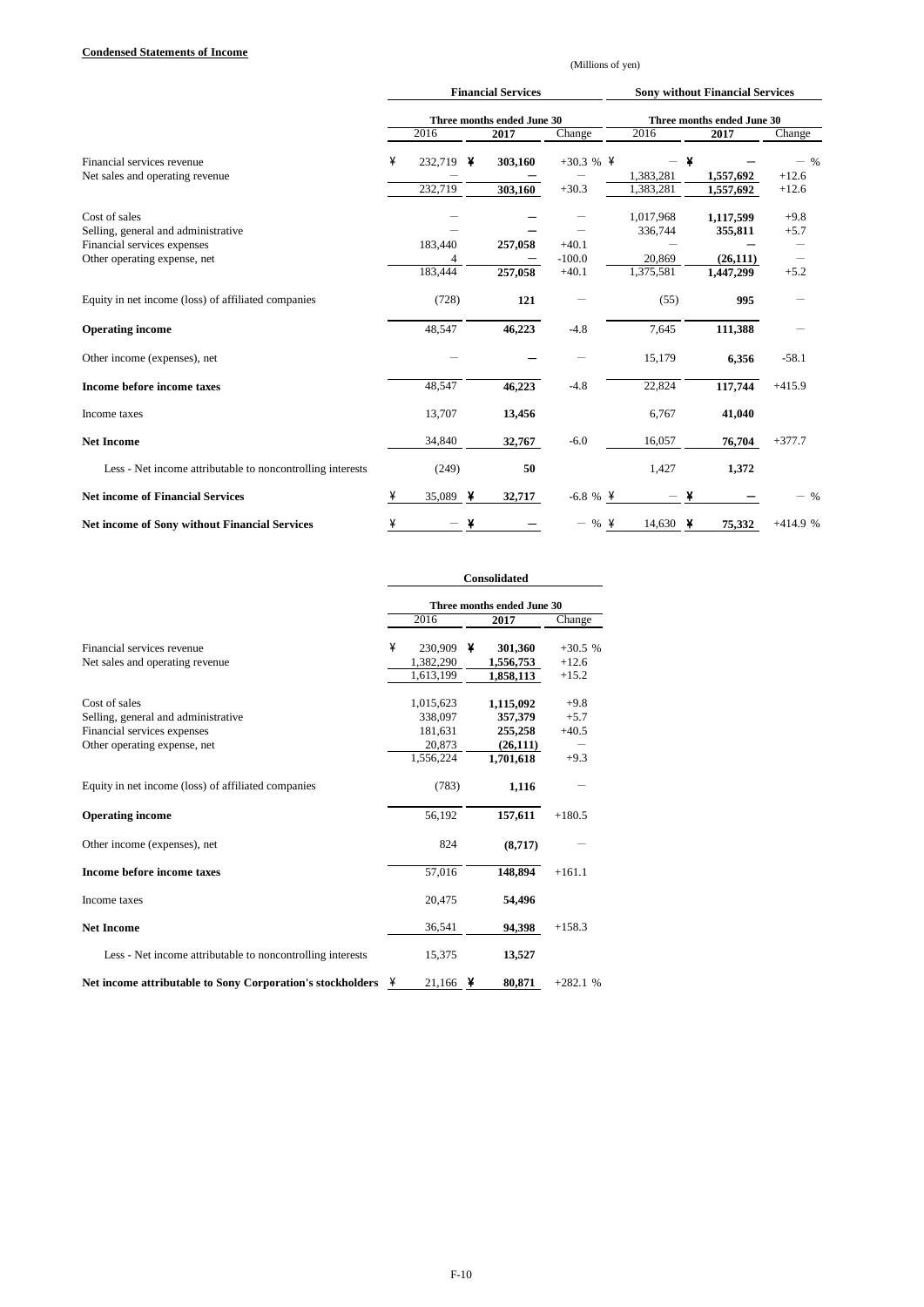#### **Condensed Statements of Cash Flows**

(Millions of yen)

|                                                                                       | <b>Financial Services</b> |                          |   |                                    | Sony without<br><b>Financial Services</b> |   |            |   | Consolidated                       |   |            |  |
|---------------------------------------------------------------------------------------|---------------------------|--------------------------|---|------------------------------------|-------------------------------------------|---|------------|---|------------------------------------|---|------------|--|
|                                                                                       |                           | 2016                     |   | Three months ended June 30<br>2017 | Three months ended June 30<br>2016        |   | 2017       |   | Three months ended June 30<br>2016 |   | 2017       |  |
| Cash flows from operating activities:                                                 |                           |                          |   |                                    |                                           |   |            |   |                                    |   |            |  |
| Net income (loss)                                                                     | ¥                         | 34,840 ¥                 |   | 32,767 ¥                           | 16,057 $\frac{1}{2}$                      |   | 76,704 ¥   |   | 36,541 ¥                           |   | 94,398     |  |
| Adjustments to reconcile net income (loss) to net cash                                |                           |                          |   |                                    |                                           |   |            |   |                                    |   |            |  |
| provided by (used in) operating activities:                                           |                           |                          |   |                                    |                                           |   |            |   |                                    |   |            |  |
| Depreciation and amortization, including amortization of                              |                           | 24,363                   |   | 15,107                             | 69,194                                    |   | 68,156     |   | 93,557                             |   | 83,263     |  |
| deferred insurance acquisition costs                                                  |                           |                          |   |                                    |                                           |   |            |   |                                    |   |            |  |
| Amortization of film costs                                                            |                           | $\overline{\phantom{0}}$ |   |                                    | 61,229                                    |   | 79,318     |   | 61,229                             |   | 79,318     |  |
| Other operating (income) expense, net                                                 |                           | $\overline{4}$           |   | $\overline{\phantom{0}}$           | 20,869                                    |   | (26, 111)  |   | 20,873                             |   | (26, 111)  |  |
| (Gain) loss on sale or devaluation of securities<br>investments, net                  |                           | $\overline{c}$           |   | 46                                 | (72)                                      |   | 44         |   | (70)                               |   | 90         |  |
| (Gain) loss on revaluation of marketable securities held<br>for trading purposes, net |                           | 47.138                   |   | (39, 151)                          |                                           |   |            |   | 47.138                             |   | (39, 151)  |  |
| Changes in assets and liabilities:                                                    |                           |                          |   |                                    |                                           |   |            |   |                                    |   |            |  |
| (Increase) decrease in notes and accounts                                             |                           | 112                      |   | (390)                              | (80, 648)                                 |   | (66,988)   |   | (80,709)                           |   | (68, 488)  |  |
| receivable, trade                                                                     |                           |                          |   |                                    |                                           |   |            |   |                                    |   |            |  |
| (Increase) decrease in inventories                                                    |                           |                          |   |                                    | (75,044)                                  |   | (83,354)   |   | (75,044)                           |   | (83, 354)  |  |
| (Increase) decrease in film costs                                                     |                           |                          |   | —                                  | (98, 223)                                 |   | (94, 966)  |   | (98, 223)                          |   | (94, 966)  |  |
| Increase (decrease) in notes and accounts<br>payable, trade                           |                           |                          |   | $\overline{\phantom{0}}$           | 76,274                                    |   | 134,162    |   | 76,274                             |   | 134,162    |  |
| Increase (decrease) in future insurance policy<br>benefits and other                  |                           | 55,216                   |   | 137,960                            |                                           |   |            |   | 55,216                             |   | 137,960    |  |
| (Increase) decrease in deferred insurance<br>acquisition costs                        |                           | (20, 528)                |   | (21, 617)                          |                                           |   |            |   | (20,528)                           |   | (21, 617)  |  |
| (Increase) decrease in marketable securities held<br>for trading purposes             |                           | (26,702)                 |   | (12, 944)                          |                                           |   |            |   | (26,702)                           |   | (12, 944)  |  |
| Other                                                                                 |                           | (3,642)                  |   | (22, 438)                          | (70, 545)                                 |   | (110, 126) |   | (73, 366)                          |   | (131, 452) |  |
| Net cash provided by (used in) operating activities                                   |                           | 110,803                  |   | 89,340                             | (80,909)                                  |   | (23, 161)  |   | 16,186                             |   | 51,108     |  |
|                                                                                       |                           |                          |   |                                    |                                           |   |            |   |                                    |   |            |  |
| Cash flows from investing activities:                                                 |                           |                          |   |                                    |                                           |   |            |   |                                    |   |            |  |
| Payments for purchases of fixed assets                                                |                           | (2,109)                  |   | (3,219)                            | (103, 893)                                |   | (53, 456)  |   | (106,002)                          |   | (56, 663)  |  |
| Payments for investments and advances                                                 |                           | (204, 882)               |   | (256, 374)                         | (3,060)                                   |   | (4,322)    |   | (208, 314)                         |   | (260, 696) |  |
| Proceeds from sales or return of investments and<br>collections of advances           |                           | 88,144                   |   | 94,201                             | 2,383                                     |   | 2,363      |   | 90,527                             |   | 96,564     |  |
| Other                                                                                 |                           | 1,168                    |   | 117                                | 3,445                                     |   | 27,319     |   | 4,611                              |   | 27,435     |  |
| Net cash provided by (used in) investing activities                                   |                           | (117, 679)               |   | (165, 275)                         | (101, 125)                                |   | (28,096)   |   | (219, 178)                         |   | (193, 360) |  |
|                                                                                       |                           |                          |   |                                    |                                           |   |            |   |                                    |   |            |  |
| Cash flows from financing activities:                                                 |                           |                          |   |                                    |                                           |   |            |   |                                    |   |            |  |
| Increase (decrease) in borrowings, net                                                |                           | (21, 239)                |   | 135,508                            | (60, 960)                                 |   | 2,325      |   | (82, 471)                          |   | 137,827    |  |
| Increase (decrease) in deposits from customers, net                                   |                           | 12,406                   |   | 49,827                             |                                           |   |            |   | 12,406                             |   | 49,827     |  |
| Dividends paid                                                                        |                           | (22, 624)                |   | (23,921)                           | (12, 679)                                 |   | (12, 688)  |   | (12, 679)                          |   | (12, 687)  |  |
| Other                                                                                 |                           | (1, 538)                 |   | (459)                              | (6,001)                                   |   | 22         |   | (15,809)                           |   | (9,293)    |  |
| Net cash provided by (used in) financing activities                                   |                           | (32,995)                 |   | 160,955                            | (79, 640)                                 |   | (10, 341)  |   | (98, 553)                          |   | 165,674    |  |
| Effect of exchange rate changes on cash and cash equivalents                          |                           |                          |   |                                    | (50, 993)                                 |   | 601        |   | (50, 993)                          |   | 601        |  |
| Net increase (decrease) in cash and cash equivalents                                  |                           | (39, 871)                |   | 85,020                             | (312,667)                                 |   | (60, 997)  |   | (352, 538)                         |   | 24,023     |  |
| Cash and cash equivalents at beginning of the fiscal year                             |                           | 233,701                  |   | 268,382                            | 749,911                                   |   | 691,760    |   | 983,612                            |   | 960,142    |  |
| Cash and cash equivalents at end of the period                                        | ¥                         | 193,830                  | ¥ | 353,402                            | 437,244                                   | ¥ | 630,763    | ¥ | 631,074                            | ¥ | 984,165    |  |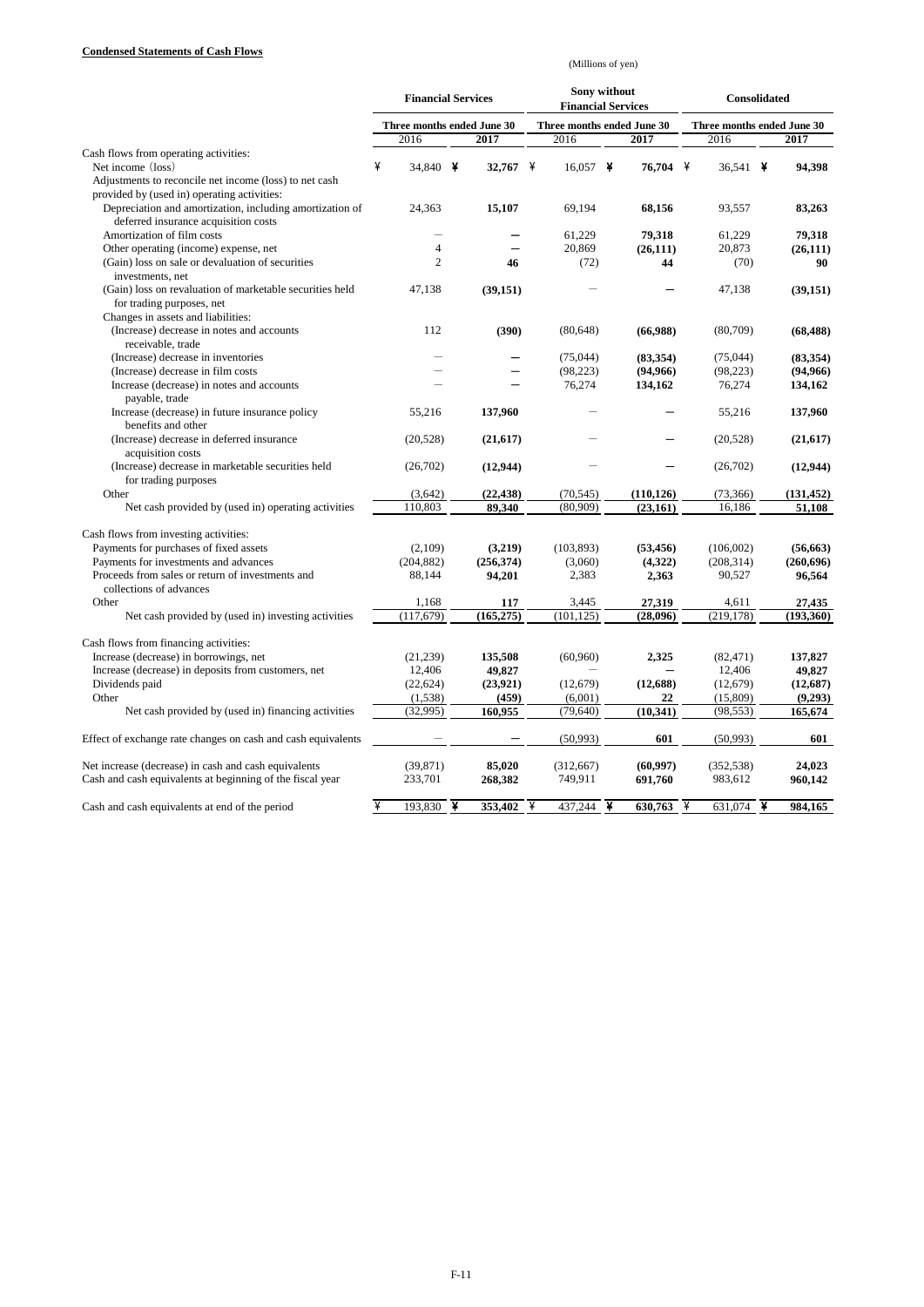#### (Notes)

- 1. As of June 30, 2017, Sony had 1,303 consolidated subsidiaries (including variable interest entities) and 106 affiliated companies accounted for under the equity method.
- 2. The weighted-average number of outstanding shares used for the computation of earnings per share of common stock are as follows:

| Weighted-average number of outstanding shares              |                            | (Thousands of shares) |  |
|------------------------------------------------------------|----------------------------|-----------------------|--|
|                                                            | Three months ended June 30 |                       |  |
| Net income attributable to Sony Corporation's stockholders | 2016                       | 2017                  |  |
| — Basic                                                    | 1.261.523                  | 1.262.920             |  |
| — Diluted                                                  | 1.287.215                  | 1.289.882             |  |

The dilutive effect in the weighted-average number of outstanding shares for the three months ended June 30, 2016 and 2017 primarily resulted from convertible bonds which were issued in July 2015.

3. Sony realigned its business segments from the first quarter of the fiscal year ending March 31, 2018. As a result of this realignment, the operation of the former Components segment is now included in All Other. In connection with this realignment, the sales and operating revenue and operating income (loss) of each segment for the comparable period have been reclassified to conform to the current presentation.

The MC segment includes the manufacture and sales of mobile phones and an Internet-related service businesses. The G&NS segment includes the manufacture and sales of home gaming products, network services businesses and production and sales of software. The IP&S segment includes the Still and Video Cameras business. The HE&S segment includes Televisions as well as Audio and Video businesses. The Semiconductors segment includes the image sensors business. The Pictures segment includes the Motion Pictures, Television Productions and Media Networks businesses. The Music segment includes the Recorded Music, Music Publishing and Visual Media and Platform businesses. The Financial Services segment primarily represents individual life insurance and non-life insurance businesses in the Japanese market and a bank business in Japan. All Other consists of various operating activities, including the overseas disc manufacturing, recording media and battery businesses. Sony's products and services are generally unique to a single operating segment.

- 4. Sony estimates the annual effective tax rate ("ETR") derived from a projected annual net income before taxes and calculates the interim period income tax provision based on the year-to-date income tax provision computed by applying the ETR to the year-to-date net income before taxes at the end of each interim period. The income tax provision based on the ETR reflects anticipated income tax credits and net operating loss carryforwards; however, it excludes the income tax provision related to significant unusual or extraordinary transactions. Such income tax provision is separately reported from the provision based on the ETR in the interim period in which it occurs.
- 5. Certain reclassifications of the financial statements and accompanying footnotes for the three months ended June 30, 2016 have been made to conform to the presentation for the three months ended June 30, 2017.